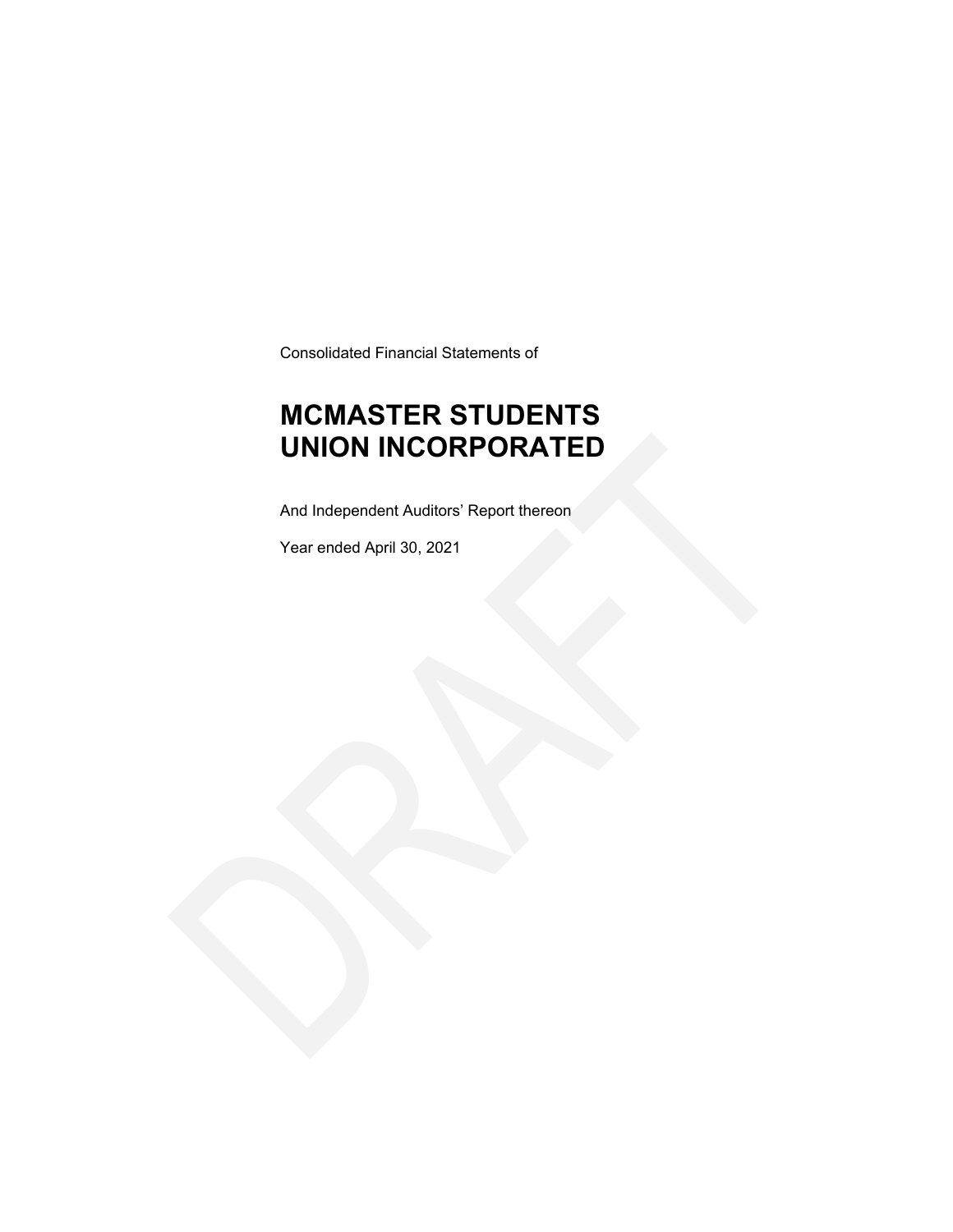Table of Contents

Year ended April 30, 2021

|                                                                               | Page |
|-------------------------------------------------------------------------------|------|
| <b>Independent Auditors' Report</b>                                           |      |
| <b>Consolidated Financial Statements:</b>                                     |      |
|                                                                               |      |
|                                                                               |      |
|                                                                               |      |
|                                                                               |      |
|                                                                               |      |
|                                                                               |      |
| Schedule 1-B - Schedule of Operations - Information Communication             |      |
|                                                                               |      |
|                                                                               |      |
|                                                                               |      |
|                                                                               |      |
|                                                                               |      |
|                                                                               |      |
|                                                                               |      |
|                                                                               |      |
|                                                                               |      |
| Schedule 11 - Schedule of Committees and Commissions, MSU Executive           |      |
|                                                                               |      |
|                                                                               |      |
| Schedule 14 - Schedule of Operations - Student Health Insurance Plan Fund  28 |      |
|                                                                               |      |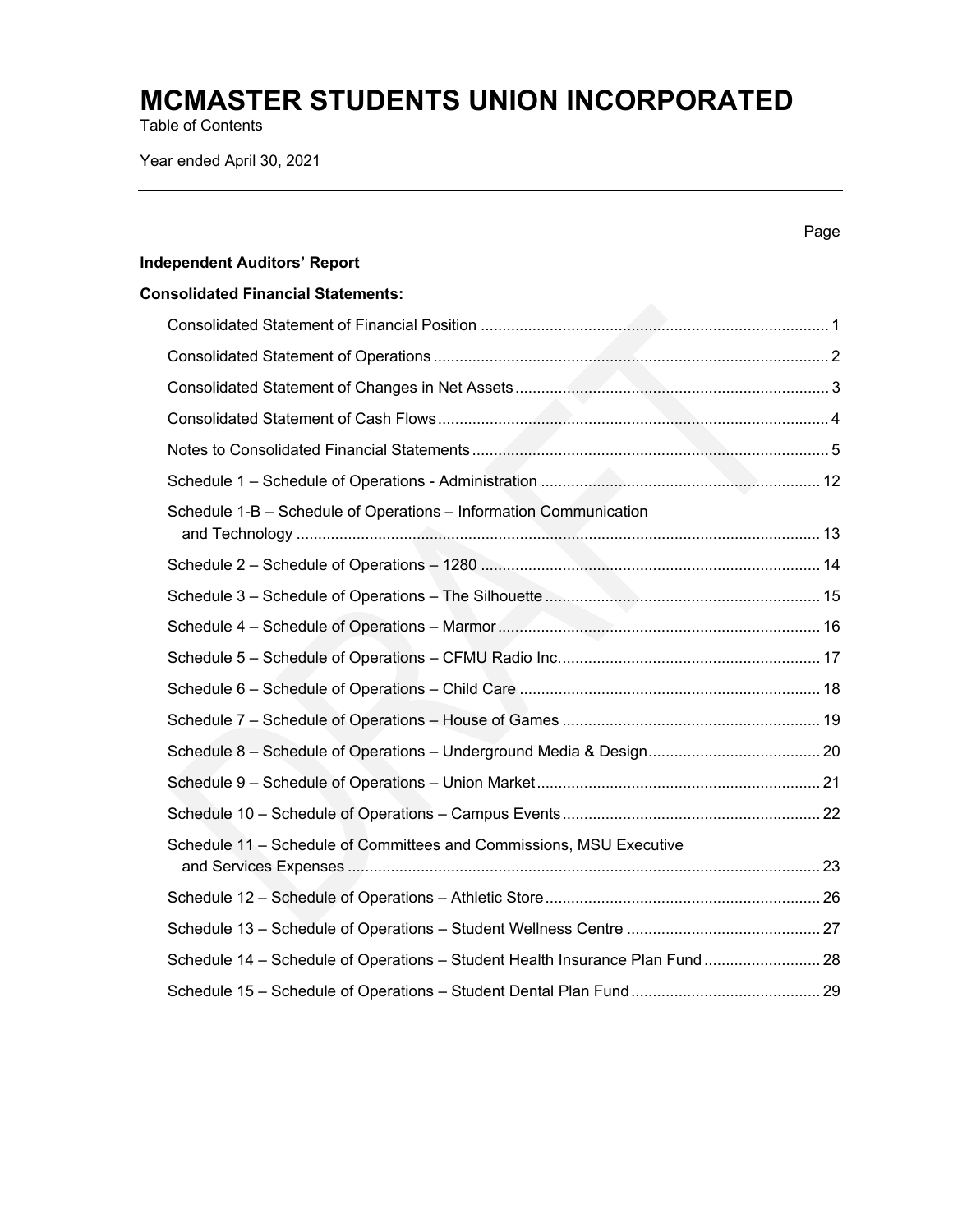### **INDEPENDENT AUDITORS' REPORT**

To the Student Representative Assembly:

### *Opinion*

We have audited the consolidated financial statements of McMaster Students Union Incorporated (the Entity), which comprise:

- the consolidated statement of financial position as at April 30, 2021
- the consolidated statement of operations for the year then ended
- the consolidated statement of changes net assets for the year then ended
- the consolidated statement of cash flows for the year then ended
- and notes to the financial statements, including a summary of significant accounting policies (Hereinafter referred to as the "financial statements").

In our opinion, except for the possible effects of the matter described in the "*Basis for Qualified Opinion"* section of our auditors' report, the accompanying financial statements, present fairly, in all material respects, the financial position of the Entity as at April 30, 2021, and its results of operations and its cash flows for the year then ended in accordance with Canadian accounting standards for not-for-profit organizations.

### *Basis for Qualified Opinion*

In common with many not-for-profit organizations, the Entity derives revenue from fundraising activities, the completeness of which is not susceptible to satisfactory audit verification. Accordingly, verification of these revenues was limited to the amounts recorded in the records of the Entity.

Therefore, we were not able to determine whether any adjustments might be necessary to:

- the current assets reported in the consolidated statement of financial position as at April 30, 2021
- the fundraising revenues and excess of revenues over expenses reported in the consolidated statement of operations and changes in net assets for the year ended April 30, 2021
- the net assets reported in the consolidated statement of operations and changes in net assets for the year ended April 30, 2021
- the excess of revenues over expenses reported in the consolidated statement of cash flows for the year ended April 30, 2021

Our opinion on the financial statements for the year ended April 30, 2021 was qualified accordingly because of the possible effects of this limitation in scope.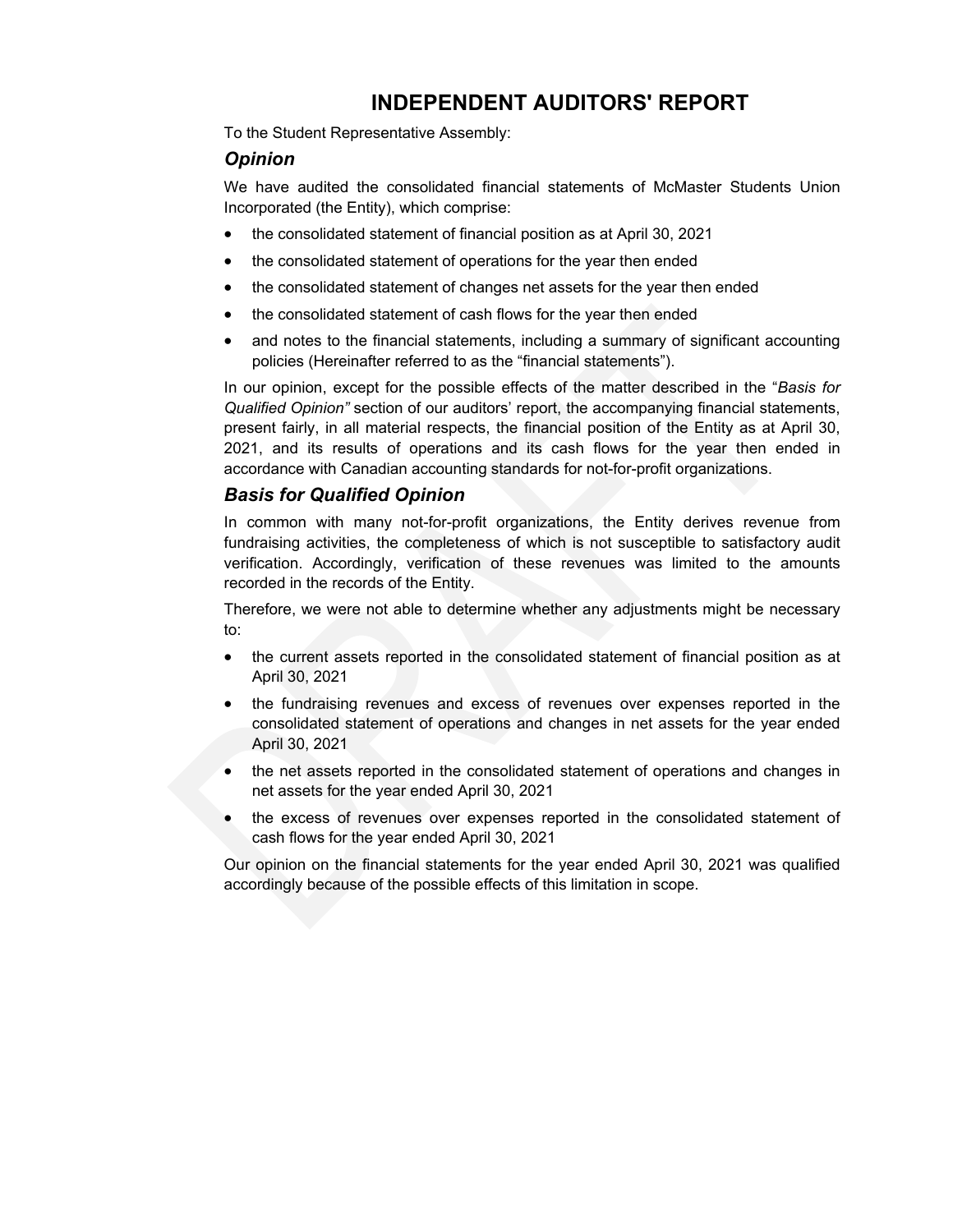We conducted our audit in accordance with Canadian generally accepted auditing standards. Our responsibilities under those standards are further described in the "*Auditors' Responsibilities for the Audit of the Financial Statements*" section of our auditors' report.

We are independent of the Entity in accordance with the ethical requirements that are relevant to our audit of the financial statements in Canada and we have fulfilled our other responsibilities in accordance with these requirements.

We believe that the audit evidence we have obtained is sufficient and appropriate to provide a basis for our opinion.

### *Responsibilities of Management and Those Charged with Governance for the Financial Statements*

Management is responsible for the preparation and fair presentation of the financial statements in accordance with Canadian accounting standards for not-for-profit organizations, and for such internal control as management determines is necessary to enable the preparation of financial statements that are free from material misstatement, whether due to fraud or error.

In preparing the financial statements, management is responsible for assessing the Entity's ability to continue as a going concern, disclosing as applicable, matters related to going concern and using the going concern basis of accounting unless management either intends to liquidate the Entity or to cease operations, or has no realistic alternative but to do so.

Those charged with governance are responsible for overseeing the Entity's financial reporting process.

### *Auditors' Responsibilities for the Audit of the Financial Statements*

Our objectives are to obtain reasonable assurance about whether the financial statements as a whole are free from material misstatement, whether due to fraud or error, and to issue an auditors' report that includes our opinion.

Reasonable assurance is a high level of assurance, but is not a guarantee that an audit conducted in accordance with Canadian generally accepted auditing standards will always detect a material misstatement when it exists.

Misstatements can arise from fraud or error and are considered material if, individually or in the aggregate, they could reasonably be expected to influence the economic decisions of users taken on the basis of the financial statements.

As part of an audit in accordance with Canadian generally accepted auditing standards, we exercise professional judgment and maintain professional skepticism throughout the audit.

We also:

 Identify and assess the risks of material misstatement of the financial statements, whether due to fraud or error, design and perform audit procedures responsive to those risks, and obtain audit evidence that is sufficient and appropriate to provide a basis for our opinion.

The risk of not detecting a material misstatement resulting from fraud is higher than for one resulting from error, as fraud may involve collusion, forgery, intentional omissions, misrepresentations, or the override of internal control.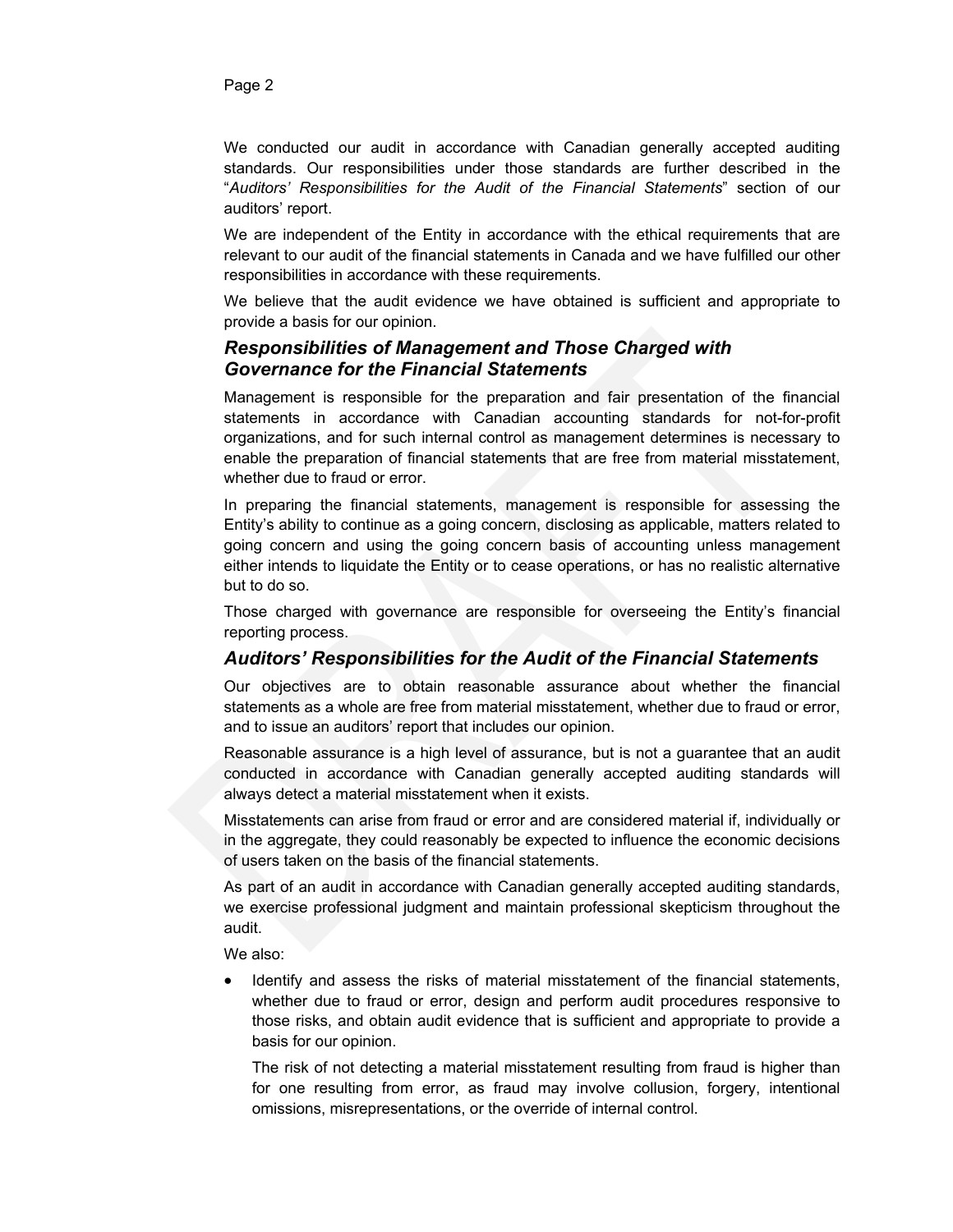

Page 3

- Obtain an understanding of internal control relevant to the audit in order to design audit procedures that are appropriate in the circumstances, but not for the purpose of expressing an opinion on the effectiveness of the Entity's internal control.
- Evaluate the appropriateness of accounting policies used and the reasonableness of accounting estimates and related disclosures made by management.
- Conclude on the appropriateness of management's use of the going concern basis of accounting and, based on the audit evidence obtained, whether a material uncertainty exists related to events or conditions that may cast significant doubt on the Entity's ability to continue as a going concern. If we conclude that a material uncertainty exists, we are required to draw attention in our auditors' report to the related disclosures in the financial statements or, if such disclosures are inadequate, to modify our opinion. Our conclusions are based on the audit evidence obtained up to the date of our auditors' report. However, future events or conditions may cause the Entity to cease to continue as a going concern.
- Evaluate the overall presentation, structure and content of the financial statements, including the disclosures, and whether the financial statements represent the underlying transactions and events in a manner that achieves fair presentation.
- Communicate with those charged with governance regarding, among other matters, the planned scope and timing of the audit and significant audit findings, including any significant deficiencies in internal control that we identify during our audit.

Chartered Professional Accountants, Licensed Public Accountants Hamilton, Canada (date)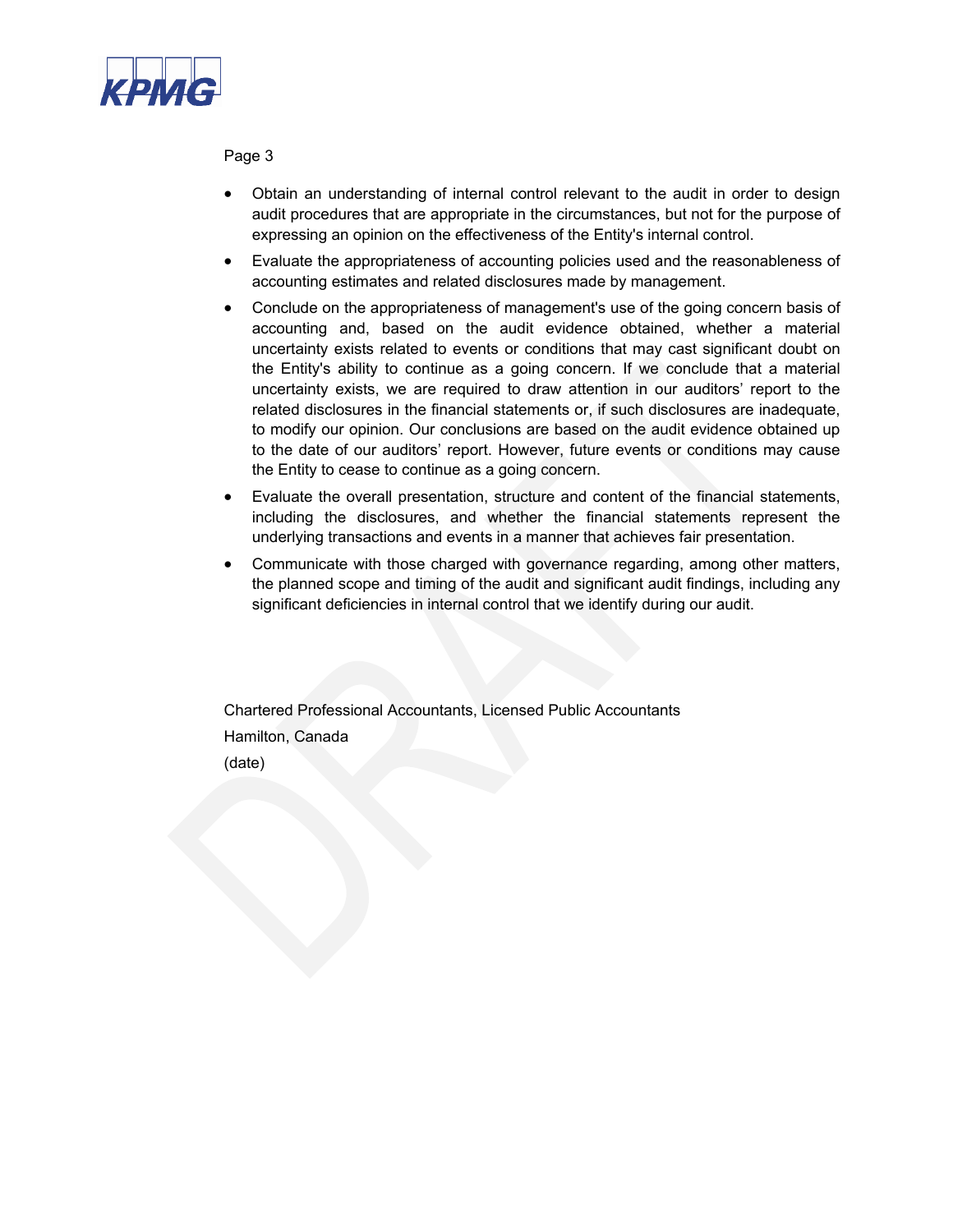Consolidated Statement of Financial Position

As at April 30, 2021, with comparative financial information for 2020

|                                                       | Operating<br>Fund        | Capital<br>Fund          |    | University<br>Student<br>Centre<br><b>Building</b><br>Fund |               | <b>CFMU</b><br>Radio<br>Inc. | Student<br>Health<br>Insurance<br>Plan Fund |    | Student<br>Dental<br>Plan<br>Fund |    | Clubs                    | 2021                             | 2020                     |
|-------------------------------------------------------|--------------------------|--------------------------|----|------------------------------------------------------------|---------------|------------------------------|---------------------------------------------|----|-----------------------------------|----|--------------------------|----------------------------------|--------------------------|
|                                                       |                          |                          |    |                                                            |               |                              |                                             |    |                                   |    |                          |                                  |                          |
| <b>Assets</b>                                         |                          |                          |    |                                                            |               |                              |                                             |    |                                   |    |                          |                                  |                          |
| Current assets:<br>Cash                               | $$5,284,396$ \$          |                          | \$ |                                                            |               |                              | \$.                                         | \$ |                                   | \$ |                          |                                  |                          |
| Marketable securities (note 2)                        | 2,317,144                | -                        |    |                                                            |               | 356,099                      | 1,170,274                                   |    | -                                 |    |                          | \$5,284,396<br>3,843,517         | \$3,655,215<br>3,605,174 |
| Restricted cash held for clubs                        |                          |                          |    |                                                            |               |                              |                                             |    |                                   |    | 391,122                  | 391,122                          |                          |
| Accounts receivable (note 3)                          | 398,759                  |                          |    |                                                            |               |                              |                                             |    |                                   |    |                          | 398,759                          | 891,645                  |
| Inventories                                           | 66,678                   |                          |    |                                                            |               |                              |                                             |    |                                   |    |                          | 66,678                           | 80,302                   |
| Prepaid expenses                                      | 84,943                   |                          |    |                                                            |               | 3,934                        |                                             |    |                                   |    |                          | 88,877                           | 84,483                   |
|                                                       | 8,151,919                | $\equiv$                 |    | $\overline{\phantom{0}}$                                   |               | 360,033                      | 1,170,274                                   |    | $\overline{\phantom{0}}$          |    | 391,122                  | 10,073,349                       | 8,316,819                |
|                                                       |                          |                          |    |                                                            |               |                              |                                             |    |                                   |    |                          |                                  |                          |
| Capital assets (note 4)                               | $\overline{\phantom{0}}$ | 469,245                  |    |                                                            |               | 20,691                       |                                             |    |                                   |    |                          | 489,936                          | 612,345                  |
|                                                       | \$8,151,920              | \$<br>469,245 \$         |    |                                                            | $\sqrt[6]{2}$ | 380,724                      | $$1,170,274$ \$                             |    | $-$ \$                            |    | 391,122                  | \$10,563,285 \$8,929,164         |                          |
| <b>Liabilities</b><br><b>Current liabilities:</b>     |                          |                          |    |                                                            |               |                              |                                             |    |                                   |    |                          |                                  |                          |
| Accounts payable and accrued liabilities (note 5)     | \$1,156,347              | \$                       | -S |                                                            | \$            |                              | \$                                          | £. |                                   | S. | $\overline{\phantom{0}}$ | \$1,156,347                      | 885,534<br>\$            |
| Restricted cash held for clubs                        |                          |                          |    |                                                            |               |                              |                                             |    |                                   |    | 300,079                  | 300,079                          |                          |
| Deferred revenue<br>Due to McMaster University Centre | 44,666                   |                          |    |                                                            |               |                              | 946,129                                     |    | 1,171,400                         |    |                          | 2,162,195                        | 2,244,275                |
| Incorporated (note 9)                                 | 5,243                    |                          |    |                                                            |               |                              |                                             |    |                                   |    |                          | 5,243                            | 45,121                   |
|                                                       | 1,206,256                | $\overline{\phantom{0}}$ |    |                                                            |               | $\equiv$                     | 946,129                                     |    | 1,171,400                         |    | 300,079                  | 3,623,864                        | 3,174,930                |
| Due to (from) other funds                             | 4,865,168                | (163, 796)               |    | (1,064,256)                                                |               | (831,780)                    | (1,426,535)                                 |    | (1,469,844)                       |    | 91,043                   |                                  |                          |
| Net assets (note 6)                                   | 2,080,496                | 633,041                  |    | 1,064,256                                                  |               | 1,212,504                    | 1,650,680                                   |    | 298,444                           |    |                          | 6,939,421                        | 5,754,234                |
| Commitments (note 7)                                  |                          |                          |    |                                                            |               |                              |                                             |    |                                   |    |                          |                                  |                          |
|                                                       | \$8,151,920              | \$<br>469,245 \$         |    | $-$ \$                                                     |               |                              | 380,724 \$1,170,274 \$                      |    | $-$ \$                            |    |                          | 391,122 \$10,563,285 \$8,929,164 |                          |

See accompanying notes to consolidated financial statements.

On behalf of the Board:

Director Director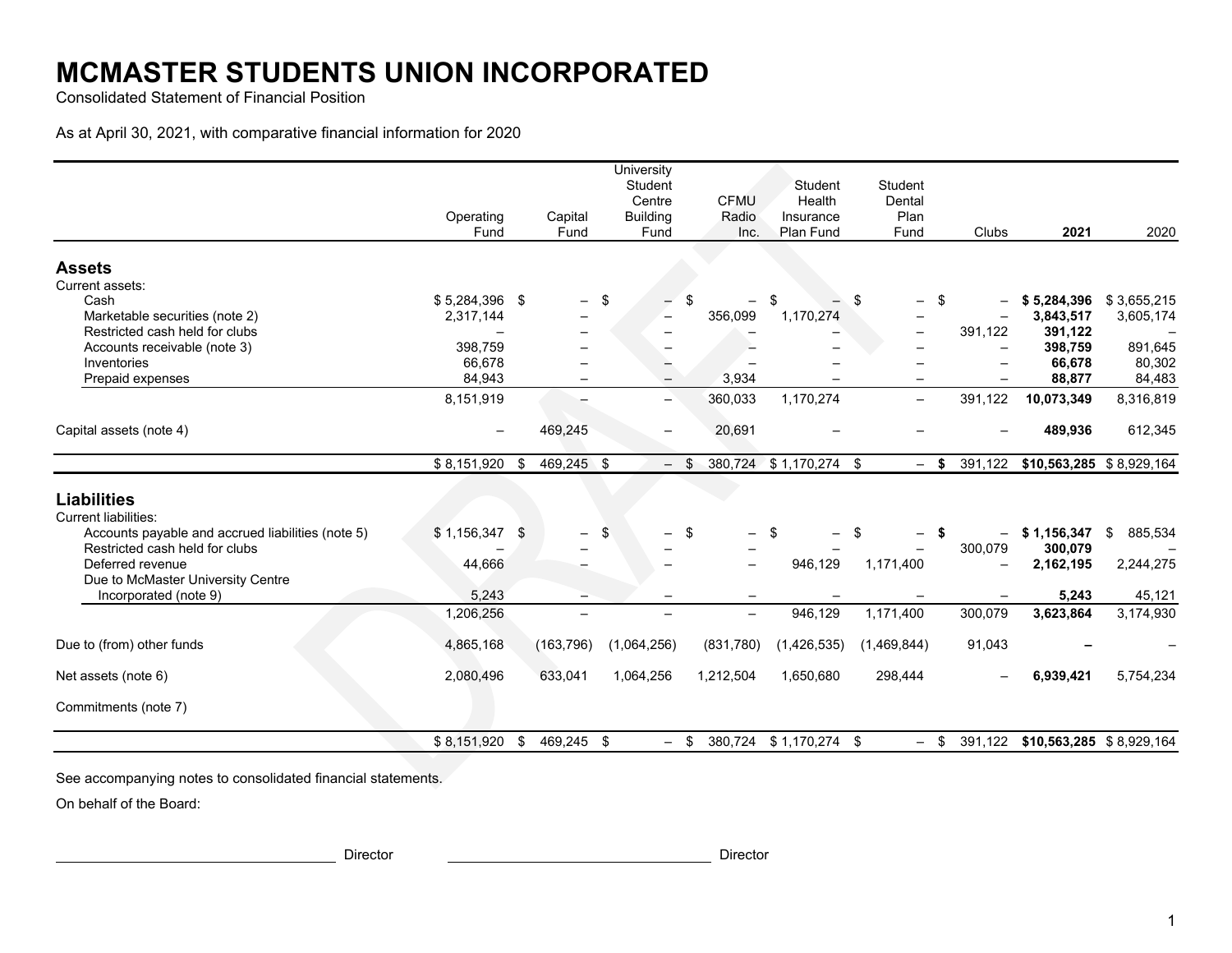Consolidated Statement of Operations

Year ended April 30, 2021, with comparative financial information for 2020

|                                                   |                    |                          | University               |                  | Student      | Student                  |     |                |            |
|---------------------------------------------------|--------------------|--------------------------|--------------------------|------------------|--------------|--------------------------|-----|----------------|------------|
|                                                   |                    |                          | <b>Student Centre</b>    |                  | Health       | Dental                   |     |                |            |
|                                                   | Operating          | Capital                  | <b>Building</b>          | <b>CFMU</b>      | Insurance    | Plan                     |     | 2021           | 2020       |
|                                                   | Fund               | Fund                     | Fund                     | Radio Inc.       | Plan Fund    | Fund                     |     | <b>Total</b>   | Total      |
| Revenues:                                         |                    |                          |                          |                  |              |                          |     |                |            |
| Student fees (Schedules 1, 5, 14 and 15)          | \$<br>2,656,909 \$ |                          | \$<br>386,584            | \$<br>282,802 \$ | 2,265,487 \$ | 2,725,321                | - 5 | 8,317,103 \$   | 7,994,712  |
| Investment income (loss) (Schedules 1, 5, and 14) | 555,679            |                          |                          | 94,895           | 104,631      |                          |     | 755,205        | (160, 281) |
| Child Care (Schedule 6)                           | 429,894            |                          |                          |                  |              |                          |     | 429,894        | 730,877    |
| Administration (Schedule 1)                       | 199,708            |                          |                          |                  |              |                          |     | 199,708        | 189,290    |
| Underground Media and Design (Schedule 8)         | 32,252             |                          |                          |                  |              | $\overline{\phantom{0}}$ |     | 32,252         | 320,472    |
| The Silhouette (Schedule 3)                       | 24,403             |                          |                          |                  |              |                          |     | 24,403         | 17,010     |
| Student Wellness Centre (Schedule 13)             | 23,491             |                          |                          |                  |              | $\overline{\phantom{0}}$ |     | 23,491         | 31,326     |
| CFMU Radio Inc. (Schedule 5)                      |                    |                          |                          | 22,121           |              | $\overline{\phantom{m}}$ |     | 22,121         | 19,985     |
| Services (Schedule 11)                            | 13,468             |                          |                          |                  |              |                          |     | 13,468         | 595,098    |
| House of Games (Schedule 7)                       | 11,819             |                          |                          |                  |              | $\overline{\phantom{0}}$ |     | 11,819         | 19,000     |
| Union Market (Schedule 9)                         | 4,305              |                          |                          |                  |              | $\overline{\phantom{0}}$ |     | 4,305          | 619,082    |
| Committees (Schedule 11)                          | 3,817              |                          |                          |                  |              |                          |     | 3,817          | 32,979     |
| 1280 (Schedule 2)                                 | 2,322              |                          |                          |                  |              |                          |     | 2,322          | 597,597    |
| Campus Events (Schedule 10)                       | 2,173              |                          |                          |                  |              | $\overline{\phantom{0}}$ |     | 2,173          | 511,540    |
| Marmor (Schedule 4)                               | (13)               |                          |                          |                  |              |                          |     | (13)           | (40)       |
| Total revenues                                    | 3,960,227          |                          | 386,584                  | 399,818          | 2,370,118    | 2,725,321                |     | 9,842,068      | 11,518,647 |
| Expenditures:                                     |                    |                          |                          |                  |              |                          |     |                |            |
| Student Dental Plan (Schedule 15)                 |                    |                          |                          |                  |              | 2,497,888                |     | 2,497,888      | 2,280,875  |
| Student Health Insurance Plan (Schedule 14)       |                    |                          |                          |                  | 2,166,270    | $\overline{\phantom{m}}$ |     | 2,166,270      | 1,971,263  |
| Administration (Schedule 1)                       | 900,041            |                          |                          |                  |              |                          |     | 900,041        | 968,898    |
| Child Care (Schedule 6)                           | 384,389            |                          |                          |                  |              | $\overline{\phantom{0}}$ |     | 384.389        | 781,145    |
| Executive (Schedule 11)                           | 421,342            |                          |                          |                  |              | $\overline{\phantom{m}}$ |     | 421,342        | 526,911    |
| Services (Schedule 11)                            | 367,748            |                          |                          |                  |              |                          |     | 367,748        | 1,039,020  |
| CFMU Radio Inc. (Schedule 5)                      |                    |                          |                          | 338,281          |              | $\overline{\phantom{0}}$ |     | 338,281        | 312,723    |
| Committees (Schedule 11)                          | 288,751            |                          | $\overline{\phantom{0}}$ |                  |              | $\overline{\phantom{m}}$ |     | 288,751        | 298,324    |
| Campus Events (Schedule 10)                       | 264,412            |                          |                          |                  |              | $\overline{\phantom{0}}$ |     | 264,412        | 829,097    |
| 1280 (Schedule 2)                                 | 255,982            |                          |                          |                  |              | $\overline{\phantom{a}}$ |     | 255,982        | 783,936    |
| Information Comm. & Tech. (Schedule 1-B)          | 179,112            | $\overline{\phantom{0}}$ |                          |                  |              | $\overline{\phantom{m}}$ |     | 179,112        | 192,407    |
| Building fund occupancy costs                     |                    |                          | 161,255                  |                  |              | $\overline{\phantom{0}}$ |     | 161,255        | 254,688    |
| The Silhouette (Schedule 3)                       | 152,682            |                          |                          |                  |              | $\overline{\phantom{0}}$ |     | 152,682        | 209,410    |
| Underground Media and Design (Schedule 8)         | 134,160            |                          |                          |                  |              |                          |     | 134,160        | 604,193    |
| Marmor (Schedule 4)                               | 80,040             |                          |                          |                  |              |                          |     | 80,040         | 117,009    |
| Union Market (Schedule 9)                         | 64,528             |                          |                          |                  |              |                          |     | 64,528         | 615,182    |
| House of Games (Schedule 7)                       |                    |                          |                          |                  |              |                          |     |                | 142        |
| Total expenditures                                |                    | $\overline{\phantom{0}}$ | 161,255                  | 338,281          | 2,166,270    |                          |     |                | 11,785,223 |
|                                                   | 3,552,997          |                          |                          |                  |              | 2,497,888                |     | 8,656,881      |            |
| Excess (deficiency) of revenues over expenditures | \$<br>467,040 \$   | $-$ \$                   | 225,329                  | \$<br>61,537 \$  | 203,848 \$   | 227,433                  | -\$ | $1,185,187$ \$ | (266, 576) |

See accompanying notes to consolidated financial statements.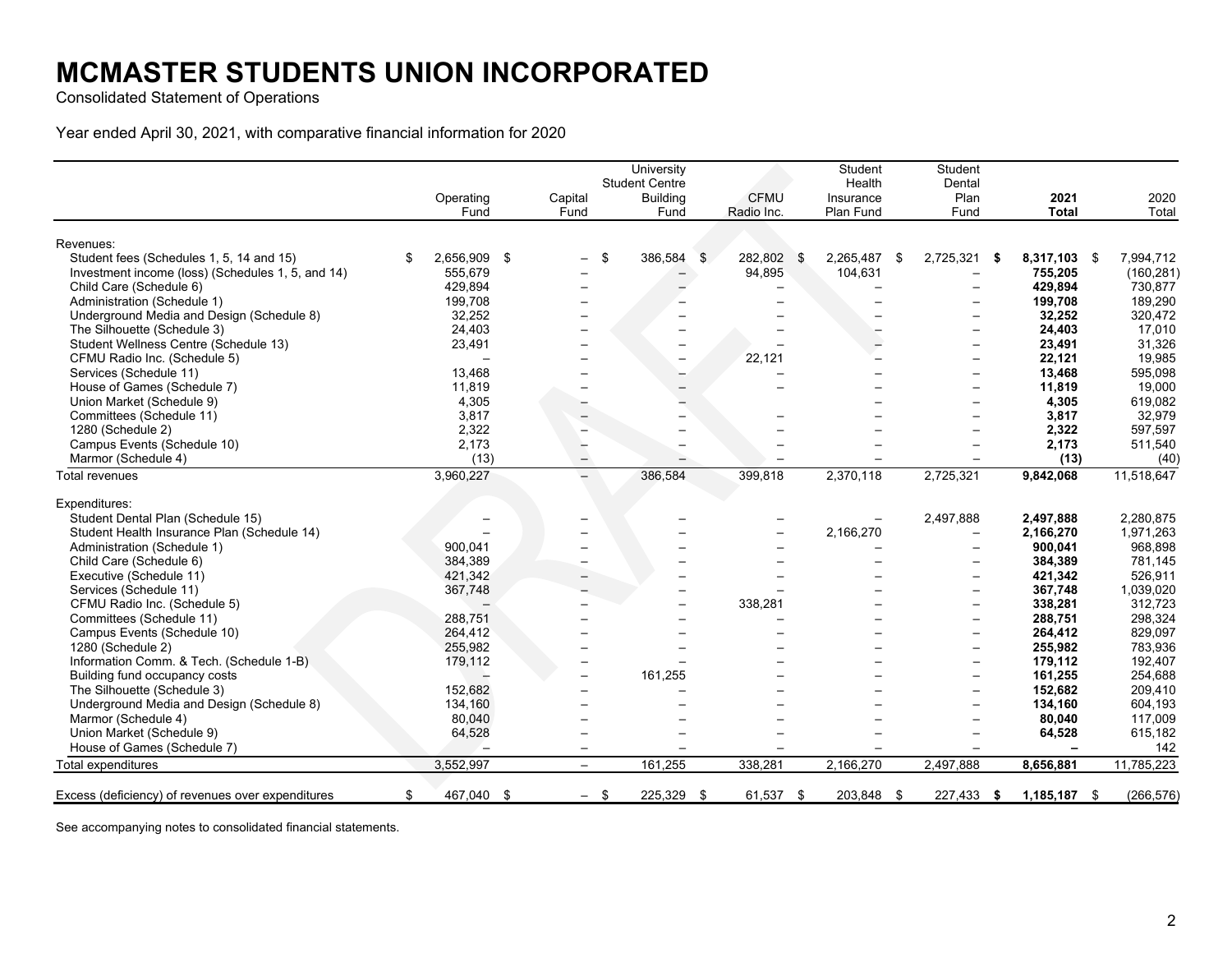Consolidated Statement of Changes in Net Assets

Year ended April 30, 2021, with comparative financial information for 2020

|                                      |                                 |    |                          | <b>University</b><br><b>Student Centre</b> |   | <b>CFMU</b>   |    | <b>Student</b><br>Health             | <b>Student</b><br><b>Dental</b> |           |
|--------------------------------------|---------------------------------|----|--------------------------|--------------------------------------------|---|---------------|----|--------------------------------------|---------------------------------|-----------|
| April 30, 2021                       | <b>Operating</b><br><b>Fund</b> |    | Capital<br><b>Fund</b>   | <b>Building</b><br><b>Fund</b>             |   | Radio<br>Inc. |    | <b>Insurance</b><br><b>Plan Fund</b> | Plan<br><b>Fund</b>             | Total     |
| Net assets, beginning of year        | 1,613,456                       | S. | 633,041 \$               | 838,927                                    | S | 1,150,967     | S. | $1,446,832$ \$                       | 71,011<br>- 56                  | 5.754.234 |
| Excess of revenues over expenditures | 467,040                         |    | $\overline{\phantom{0}}$ | 225,329                                    |   | 61,537        |    | 203.848                              | 227,433                         | 1,185,187 |
| Net assets, end of year              | 2,080,496                       |    | 633,041                  | 1,064,256                                  |   | 1,212,504     | S. | 1,650,680 \$                         | 298,444                         | 6,939,421 |

| April 30, 2020                                       | Operating<br><b>Fund</b> |                | Capital<br>Fund              |      | University<br><b>Student Centre</b><br><b>Building</b><br>Fund | <b>CFMU</b><br>Radio<br>Inc. | <b>Student</b><br>Health<br>Insurance<br>Plan Fund | Student<br>Dental<br>Plan<br>Fund | Total           |
|------------------------------------------------------|--------------------------|----------------|------------------------------|------|----------------------------------------------------------------|------------------------------|----------------------------------------------------|-----------------------------------|-----------------|
| Net assets, beginning of year                        | \$<br>2,176,947          | $\mathfrak{L}$ | 633,041                      | -S   | 623,808 \$                                                     | 1,255,086<br>\$              | 1,300,721 \$                                       | 31,207                            | \$<br>6,020,810 |
| Excess (deficiency) of revenues over<br>expenditures | (563, 491)               |                | $\qquad \qquad \blacksquare$ |      | 215,119                                                        | (104, 119)                   | 146,111                                            | 39,804                            | (266, 576)      |
| Net assets, end of year                              | ,613,456                 | S              | 633,041                      | - \$ | 838,927                                                        | 1,150,967<br>\$              | $,446,832$ \$                                      | 71,011                            | 5,754,234       |

See accompanying notes to consolidated financial statements.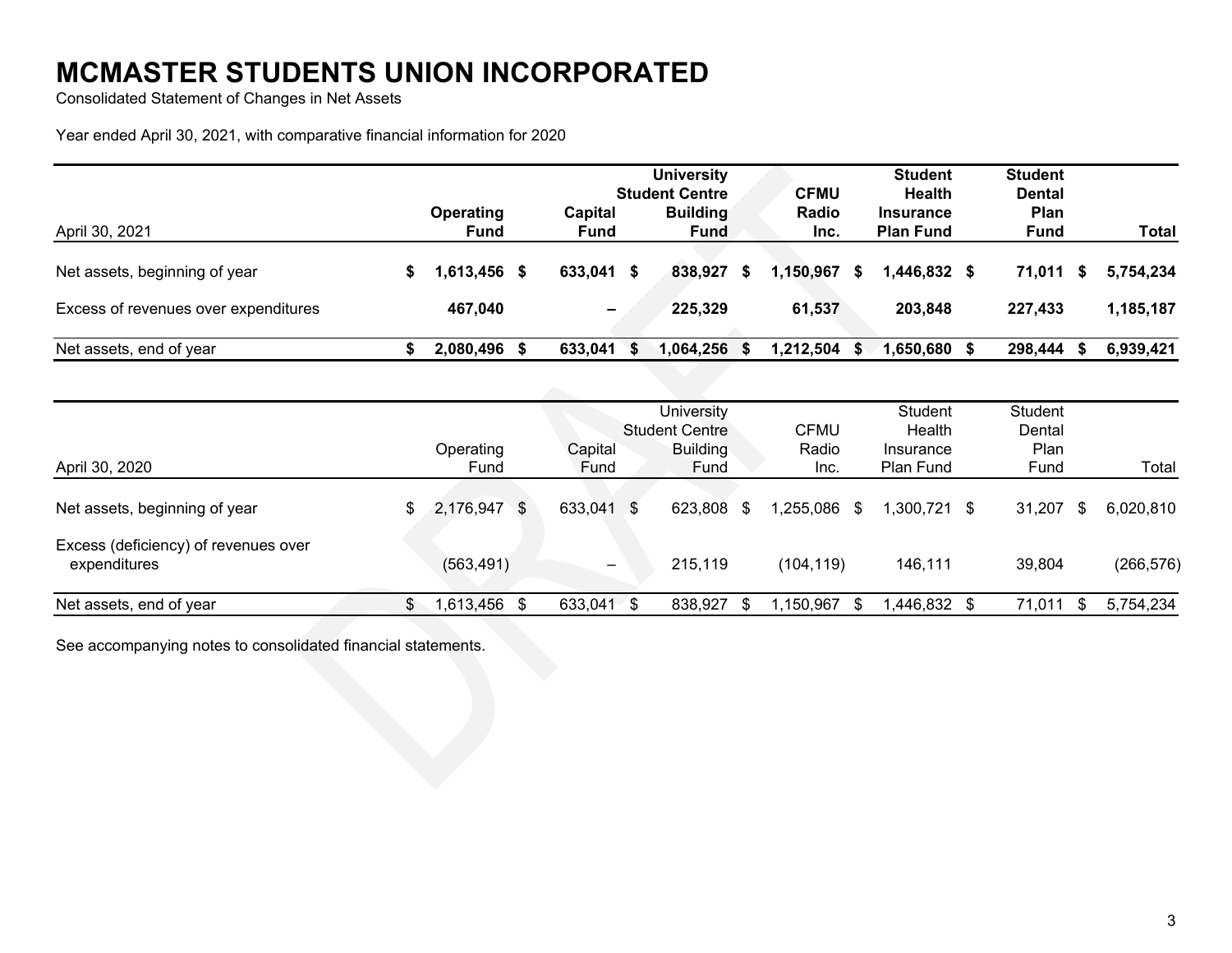Consolidated Statement of Cash Flows

Year ended April 30, 2021, with comparative financial information for 2020

|                                                                                | 2021            | 2020             |
|--------------------------------------------------------------------------------|-----------------|------------------|
| Operating:                                                                     |                 |                  |
| Excess (deficiency) of revenues over expenditures<br>Items not involving cash: | \$<br>1,185,187 | \$<br>(266, 576) |
| Depreciation                                                                   | 148,837         | 152,519          |
|                                                                                | 1,334,024       | (114, 057)       |
| Changes in non-cash operating working capital items:                           |                 |                  |
| Accounts receivable                                                            | 492,886         | (14, 525)        |
| Due to/from McMaster University Centre Incorporated                            | (39, 878)       | 261,942          |
| Inventories                                                                    | 13,624          | (12, 694)        |
| Prepaid expenses                                                               | (4, 394)        | (2, 403)         |
| Accounts payable and accrued liabilities                                       | 570,892         | 94,424           |
| Deferred revenue                                                               | (82,080)        | 185,068          |
|                                                                                | 2,285,074       | 397,755          |
| Investing:                                                                     |                 |                  |
| Purchase of capital assets                                                     | (26, 428)       | (131,823)        |
| Net change in cash and cash equivalents                                        | 2,258,646       | 265,932          |
| Cash and cash equivalents, beginning of year                                   | 7,260,389       | 6,994,457        |
| Cash and cash equivalents, end of year                                         | \$<br>9,519,035 | \$<br>7,260,389  |
|                                                                                |                 |                  |
| Represented by:                                                                |                 |                  |
| Cash                                                                           | \$<br>5,284,396 | \$<br>3,655,215  |
| Restricted cash held for clubs                                                 | 391,122         |                  |
| Marketable securities                                                          | 3,843,517       | 3,605,174        |
|                                                                                | \$<br>9,519,035 | \$<br>7,260,389  |

See accompanying notes to consolidated financial statements.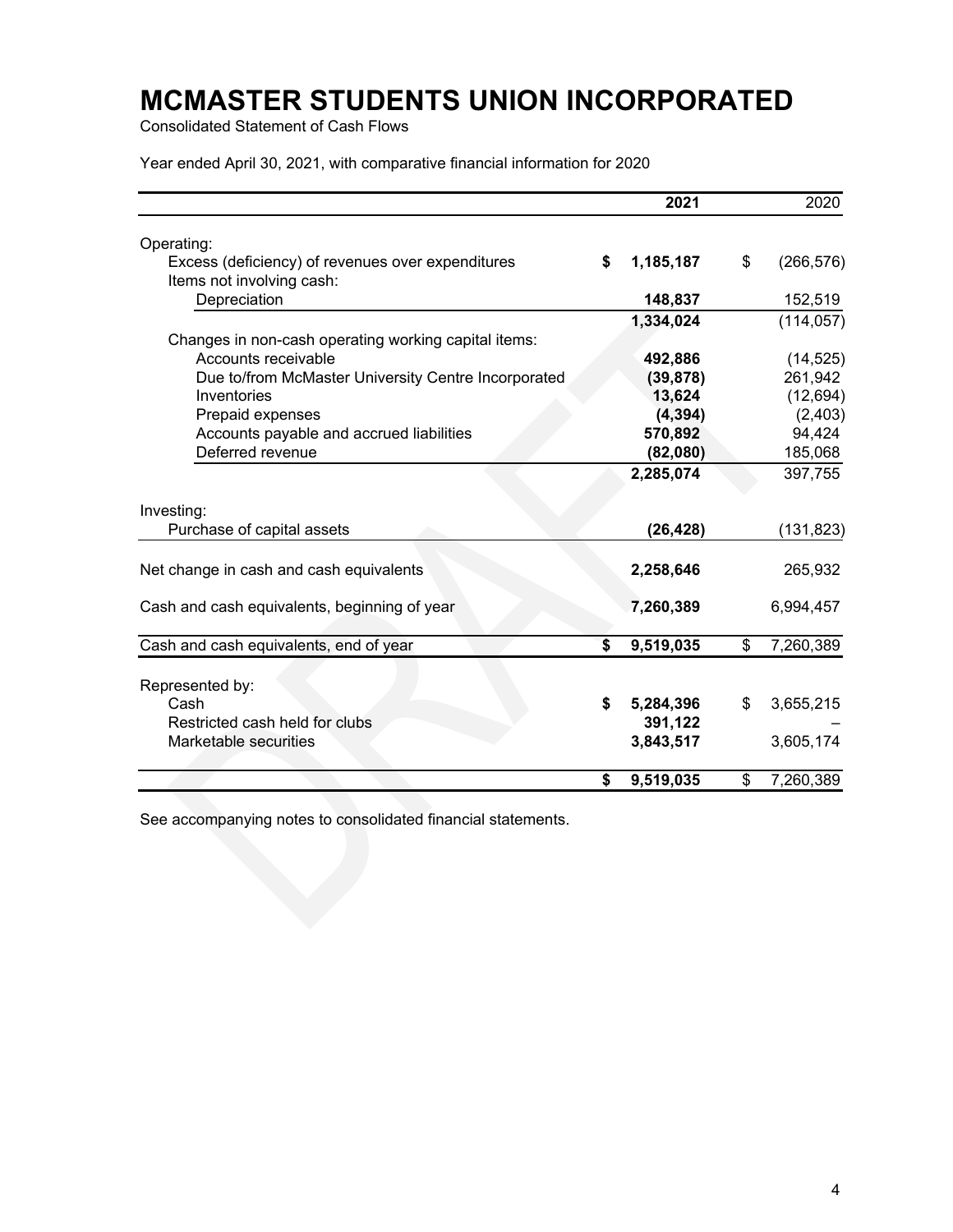Notes to Consolidated Financial Statements

Year ended April 30, 2021

The McMaster Students Union Incorporated ("MSU") is incorporated under the laws of the Province of Ontario as a not-for-profit organization and is an exempt not-for-profit organization under the Income Tax Act. The purpose of MSU is to provide a wide variety of services to the students of McMaster University (the "University").

The CFMU Radio Incorporated ("CFMU Radio Inc.") is a separate not-for-profit organization setup to operate the student run radio station. The CFMU Radio Inc. is setup for the benefit, service and education to the students of McMaster University. The results of CFMU Radio Inc. are reported within these consolidated financial statements of MSU.

#### **1. Significant accounting policies:**

The consolidated financial statements have been prepared by management in accordance with Canadian accounting standards for not-for-profit organizations in Part III of the CPA Canada Handbook.

(a) Revenue recognition:

Fee revenue is recorded during the fiscal period. For sales of goods and services, MSU recognizes revenue when persuasive evidence of an arrangement exists, delivery has occurred, the price to the buyer is fixed or determinable and collection is reasonably assured.

(b) Fund accounting:

In order to ensure observance of limitations and restrictions placed on the use of the resources available to MSU, such resources are classified for accounting and reporting purposes into funds according to the activities or objectives specified.

The Operating Fund is used to account for day-to-day operations. Funds are provided from yearly membership fees from students, university grants, interest on funds invested and revenues from various facilities and programs. Fees received for future services are deferred until the service is provided.

The Capital Fund records the capital assets and the related accumulated amortization. Funds are provided from current revenues of the Operating Fund equal to the amortization provision for the year less any capital asset acquisitions funded during the year.

The University Student Centre Building Fund holds restricted capital to underwrite MSU's share of planning, construction, maintenance and associated costs of the McMaster University Student Centre. Funds are provided through the collection of a building fund fee from each MSU member to support future occupancy charges, payable to McMaster University Centre Incorporated ("MUCI").

The CFMU Radio Inc. is funded through the collection of fees from MSU members and from revenue generating activities of the radio station. The fund records operating results and holds restricted capital and capital assets relating to the radio station's operations.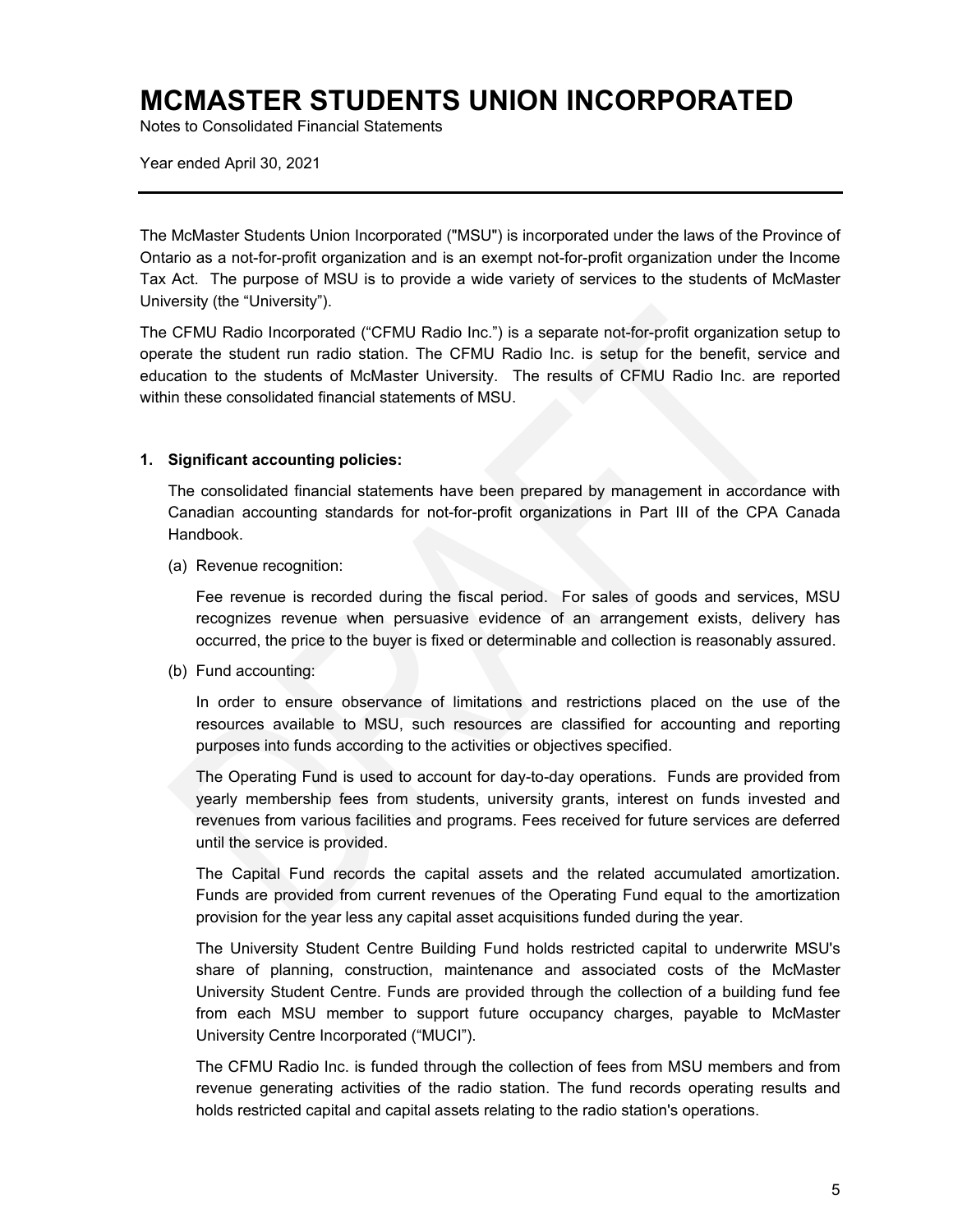Notes to Consolidated Financial Statements (continued)

Year ended April 30, 2021

#### **1. Significant accounting policies (continued):**

(b) Fund accounting (continued):

The Student Health Insurance Plan Fund is funded through the collection of fees from MSU members. The MSU services the plan through a third-party insurance underwriter. The plan provides reimbursements to MSU members for qualifying prescription drugs as well as remitting premiums for accidental insurance coverage.

The Student Dental Plan Fund is funded through the collection of fees from MSU members. The MSU services the plan through a third-party insurance underwriter. The plan covers routine dental procedures for all students who choose to pay the annual premium as well as minor surgical procedures and orthodontics.

Restricted cash held for clubs includes cash received on behalf of MSU clubs. During the 2020 financial year and operating policy was approved to centralize club membership fees and club payment processing were centralized through the MSU Accounting department. Club fees received are held in a separate bank account on behalf of the clubs.

(c) Cash and cash equivalents:

Cash and cash equivalents include cash on hand and short-term deposits which are highly liquid with original maturities of less than one year.

(d) Inventories:

Inventory consists of food, bar items including alcohol, printing materials and other items for resale. Inventories are stated at the lower of cost (at the average cost method) and net realizable value. The amount of inventory expensed in the year was \$82,373 (2020 - \$1,182,980).

(e) Capital assets:

Capital assets are capitalized at cost in the Capital Fund and amortized on a straight line basis over their estimated useful lives as follows:

| <b>Asset</b>           | Useful Life - Years |
|------------------------|---------------------|
| Equipment              | 3 - 10              |
| Leasehold improvements | $3 - 10$            |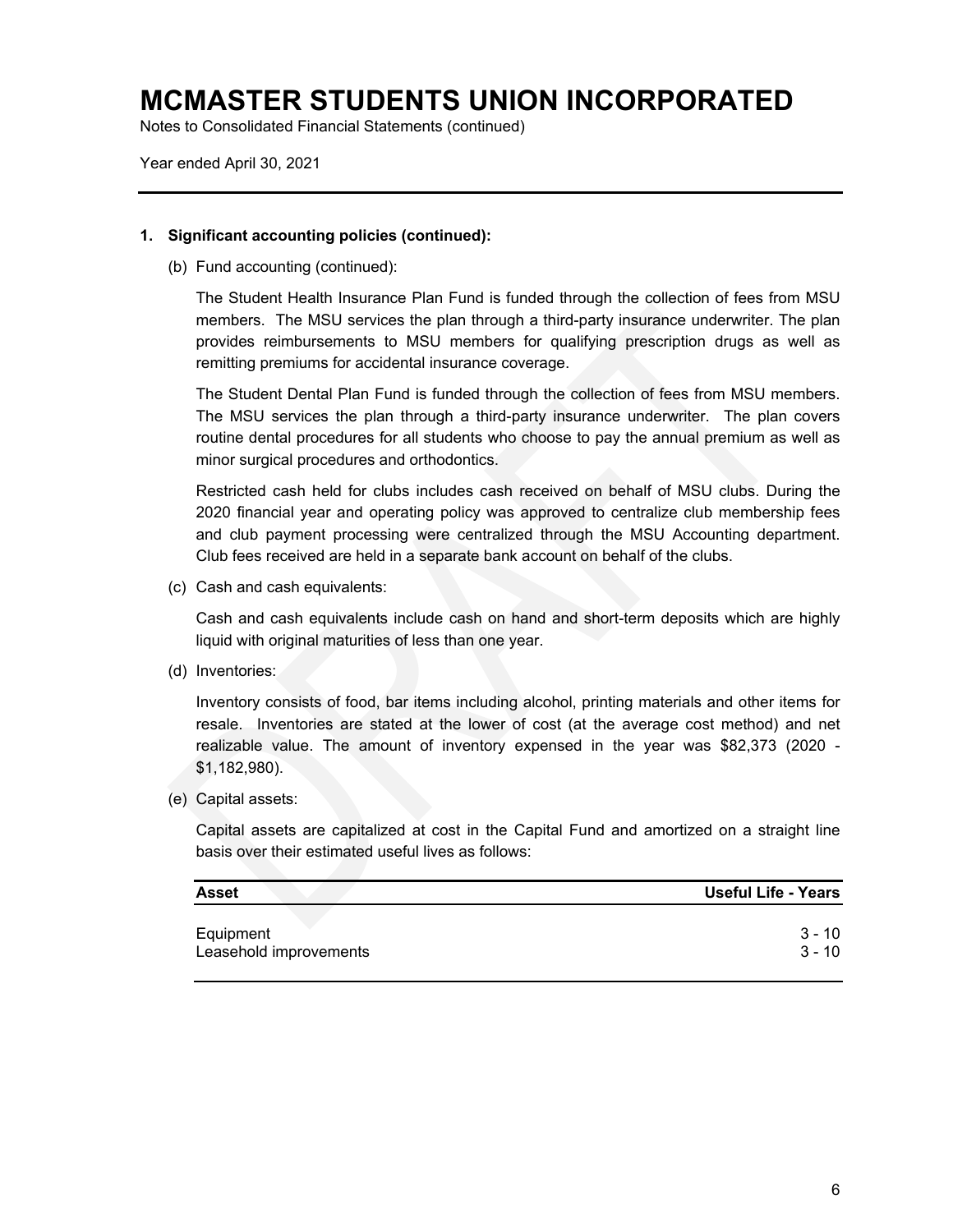Notes to Consolidated Financial Statements (continued)

Year ended April 30, 2021

#### **1. Significant accounting policies (continued):**

(f) Contributed goods and services:

A substantial number of volunteers contribute a significant amount of their time each year. Because of the difficulty of determining the fair value, contributed services are not recognized in the consolidated financial statements.

(g) Financial instruments:

Financial instruments are recorded at fair value on initial recognition. Freestanding derivative instruments that are not in a qualifying hedging relationship and equity instruments that are quoted in an active market are subsequently measured at fair value. All other financial instruments are subsequently recorded at cost or amortized cost, unless management has elected to carry the instruments at fair value. MSU has not elected to carry any such financial instruments at fair value.

Transaction costs incurred on the acquisition of financial instruments measured subsequently at fair value are expensed as incurred. All other financial instruments are adjusted by transaction costs incurred on acquisition and financing costs, which are amortized using the straight-line method.

Financial assets are assessed for impairment on an annual basis at the end of the fiscal year if there are indicators of impairment. If there is an indicator of impairment, the MSU determines if there is a significant adverse change in the expected amount or timing of future cash flows from the financial asset. If there is a significant adverse change in the expected cash flows, the carrying value of the financial asset is reduced to the highest of the present value of the expected cash flows, the amount that could be realized from selling the financial asset or the amount the MSU expects to realize by exercising its right to any collateral. If events and circumstances reverse in a future period, an impairment loss will be reversed to the extent of the improvement, not exceeding the initial carrying value.

(h) Allocation of expenses:

The MSU records a number of its expenses by program. The costs of each program include the costs of personnel, premises and other expenses that are directly related to providing the program. The MSU allocates certain administration and corporate governance expenses from administration program within the Statement of Operations to the individual programs.

(i) Use of estimates:

The preparation of the consolidated financial statements requires management to make estimates and assumptions that affect the reported amounts of assets and liabilities and disclosure of contingent assets and liabilities at the date of the financial statements and the reported amounts of revenue and expenses during the year. Significant items subject to such estimates and assumptions include the carrying amount of capital assets, deferred revenue and accrued liabilities. Actual results could differ from those estimates.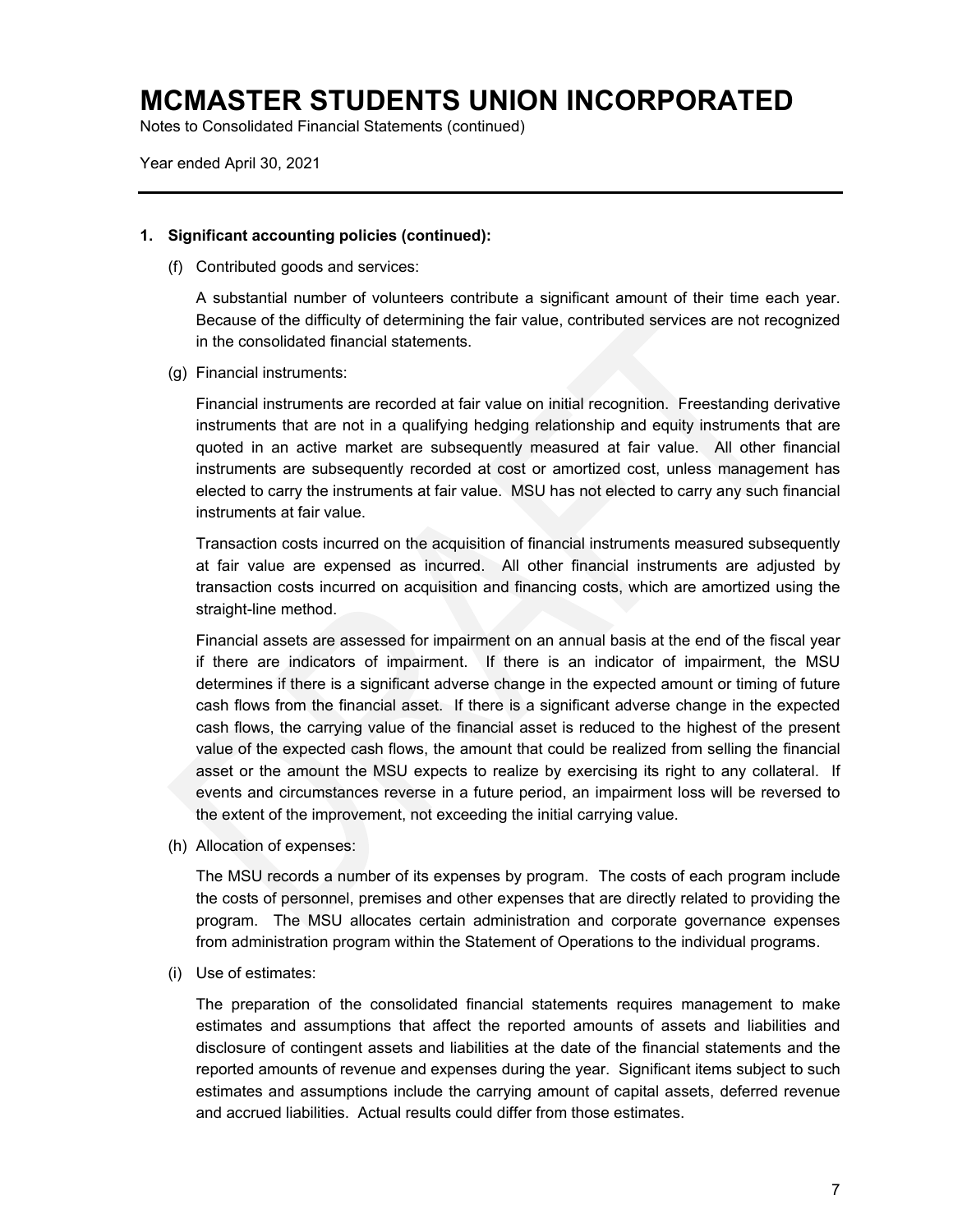Notes to Consolidated Financial Statements (continued)

Year ended April 30, 2021

#### **2. Marketable securities:**

Investments reported on the consolidated statement of financial position have market values as follows:

|                                                                      |  | 2021                              |    | 2020                              |
|----------------------------------------------------------------------|--|-----------------------------------|----|-----------------------------------|
| <b>Operating Fund</b><br>CFMU Radio Inc.<br>Student Health Plan Fund |  | 2,317,144<br>356,099<br>1,170,274 | S  | 2,179,492<br>360,039<br>1,065,643 |
|                                                                      |  | 3,843,517                         | \$ | 3,605,174                         |

Marketable securities held by MSU include Cash and short-term investments, Fixed income investments and Equity and mutual funds.

|                                                                                        | 2021                                  |   | 2020                            |
|----------------------------------------------------------------------------------------|---------------------------------------|---|---------------------------------|
| Cash and short-term investments<br>Fixed income investments<br>Equity and mutual funds | \$<br>274,248<br>651,880<br>2,917,389 | S | 289,672<br>526,806<br>2,788,696 |
|                                                                                        | 3,843,517                             |   | 3,605,174                       |

Marketable securities held by MSU can be categorized into Canadian and Foreign investments.

|                     |  |   | 2021                 |    | 2020                   |
|---------------------|--|---|----------------------|----|------------------------|
| Canadian<br>Foreign |  | S | 3,547,152<br>296,365 | \$ | 1,320,414<br>2,284,760 |
|                     |  |   | 3,843,517            | S  | 3,605,174              |

During 2020, the MSU had a fixed income investment with an effective interest rate of 9.976%, callable June 30, 2019. On June 30, 2019, the call option was exercised and the amount received totaled \$17,848 including \$17,000 in principal and \$848 of interest.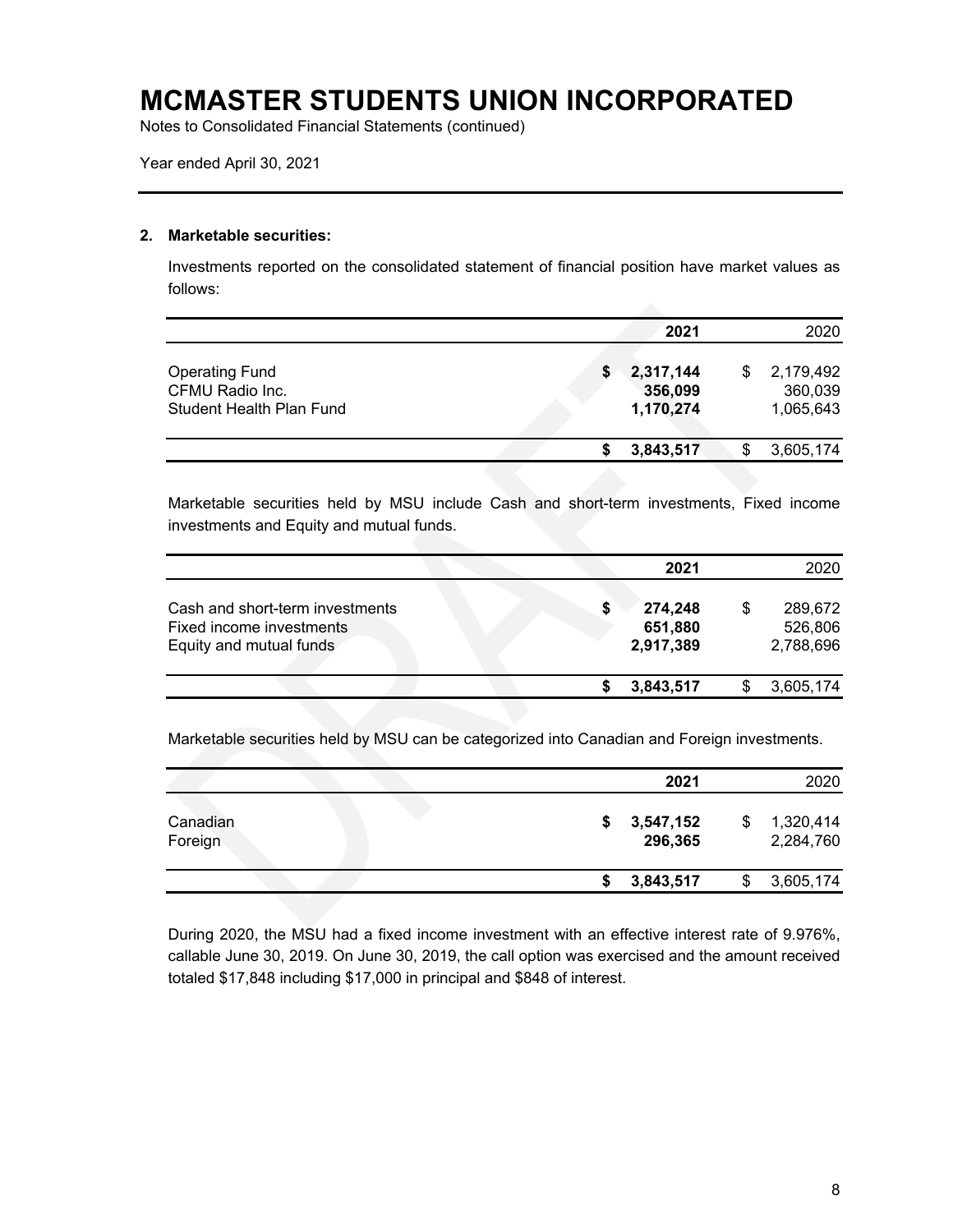Notes to Consolidated Financial Statements (continued)

Year ended April 30, 2021

#### **3. Accounts receivable:**

|                                                                                                      |   | 2021                | 2020                           |
|------------------------------------------------------------------------------------------------------|---|---------------------|--------------------------------|
| Trade receivables<br>Canada Emergency Wage Subsidy (note 10)<br>Less allowance for doubtful accounts | S | 424,828<br>(26,070) | 792.700<br>125,015<br>(26,070) |
|                                                                                                      | S | 398,759             | 891.645                        |

#### **4. Capital assets:**

| Cost                         | Accumulated                  |                             | 2021               |
|------------------------------|------------------------------|-----------------------------|--------------------|
|                              |                              |                             | Net book           |
|                              | depreciation                 |                             | value              |
| \$<br>4,570,211<br>1,613,567 | \$<br>4,312,000<br>1,381,842 | \$                          | 258,211<br>231,725 |
| \$<br>6,183,778              | \$<br>5,693,842              | \$                          | 489,936            |
|                              |                              |                             | 2020               |
| Cost                         |                              |                             | Net book<br>value  |
| \$<br>4,553,401<br>1,603,949 | \$<br>4,212,208<br>1,332,797 | \$                          | 341,193<br>271,152 |
| \$<br>6,157,350              | \$<br>5,545,005              | \$                          | 612,345            |
|                              |                              | Accumulated<br>depreciation |                    |

#### **5. Accounts payable and accrued liabilities:**

Included in accounts payable and accrued liabilities are government remittances payable of \$78,344 (2020 - \$11,311), which includes amounts payable for HST and payroll related taxes.

#### **6. Surplus restrictions:**

Marmor:

Revenues derived from student fees (specified for the Marmor) and grants are designated solely for operations and capital purchases of the Marmor. Any shortfall in revenues over expenditures is recovered through future period surpluses.

As at April 30, 2021, the balance of the deficit attributed to the Marmor totaled \$115,858 (2020 - \$35,805 deficit) and is included in the Operating Fund net assets.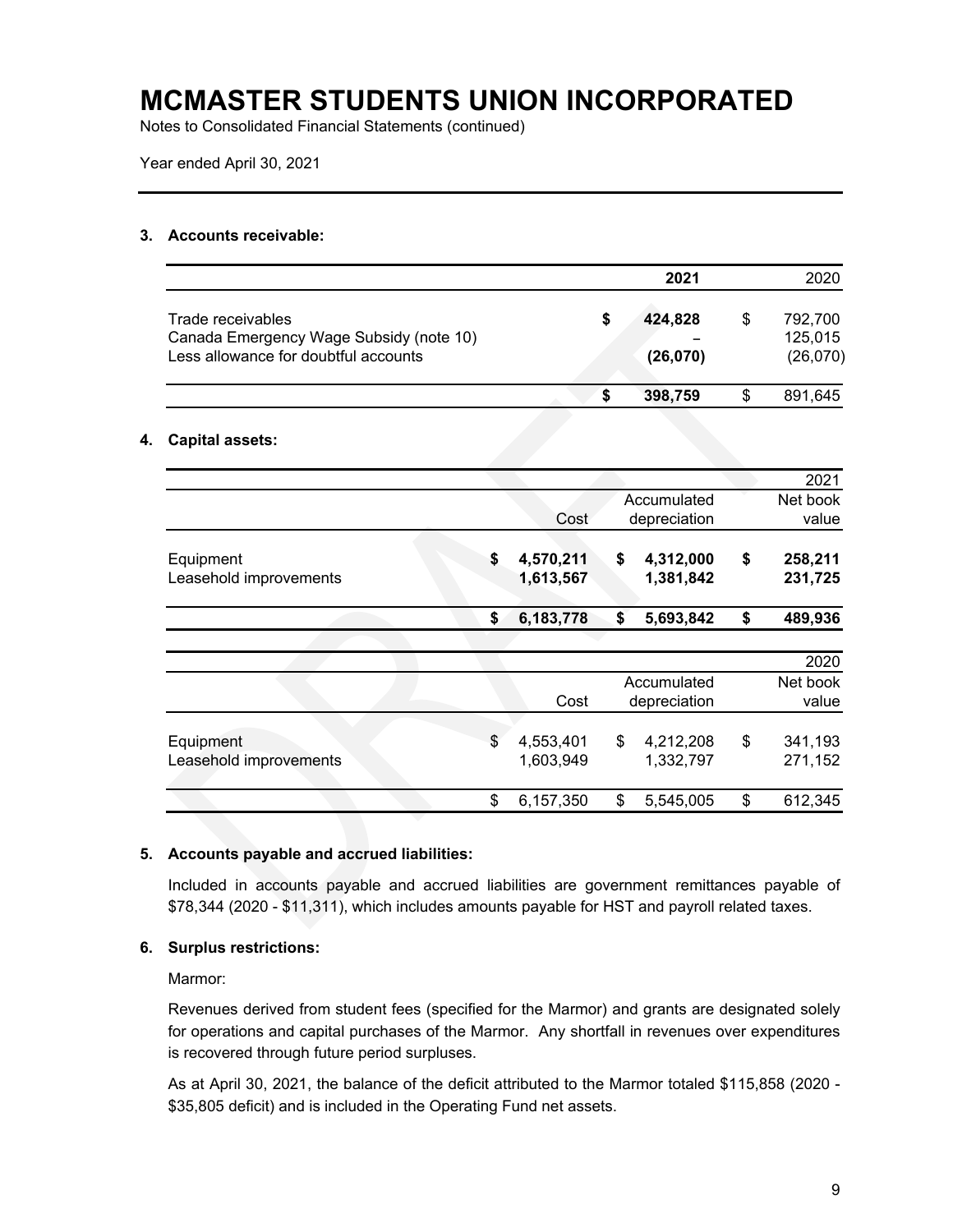Notes to Consolidated Financial Statements (continued)

Year ended April 30, 2021

#### **7. Commitments:**

MSU is paying their share of building costs that MUCI incurs for heating, cooling and other costs based on the square footage of the MSU's commercial areas. These costs will not be known until the fiscal year ends; however, based on historical data, costs are expected to be approximately \$350,000 per year.

In 2015, MSU entered into two agreements with Xerox for photocopy equipment for its main offices and the Underground Media and Design. The agreements are for five years whereby MSU will pay fixed fees per photocopy to Xerox along with nominal base monthly lease amounts. Xerox retains ownership of the photocopiers during the full terms and is responsible for the repairs and maintenance of the equipment. The actual costs will not be known until the fiscal year ends; however, based on historical data, costs for the photocopiers are expected to be approximately \$82,500 per year.

#### **8. Financial instruments:**

(a) Currency risk:

MSU is exposed to financial risks as a result of exchange rate fluctuations and the volatility of these rates. In the normal course of business, the MSU holds investments in U.S. dollars. MSU does not currently enter into forward contracts to mitigate this risk. There has been no change to the risk exposure from 2020.

(b) Liquidity risk:

Liquidity risk is the risk that MSU will be unable to fulfill its obligations on a timely basis or at a reasonable cost. MSU manages its liquidity risk by monitoring its operating requirements. MSU prepares budget and cash forecasts to ensure it has sufficient funds to fulfill its obligations. There has been no change to the risk exposures from 2020.

(c) Credit risk:

Credit risk refers to the risk that a counterparty may default on its contractual obligations resulting in a financial loss. MSU is exposed to credit risk with respect to the accounts receivable. MSU assesses, on a continuous basis, accounts receivable and provides for any amounts that are not collectible in the allowance for doubtful accounts. There has been no change to the risk exposures from 2020.

(d) Interest rate risk:

MSU is exposed to interest rate risk on its fixed interest rate financial instruments. Further details about the fixed rate investments are included in note 2. There has been no change to the risk exposures from 2020.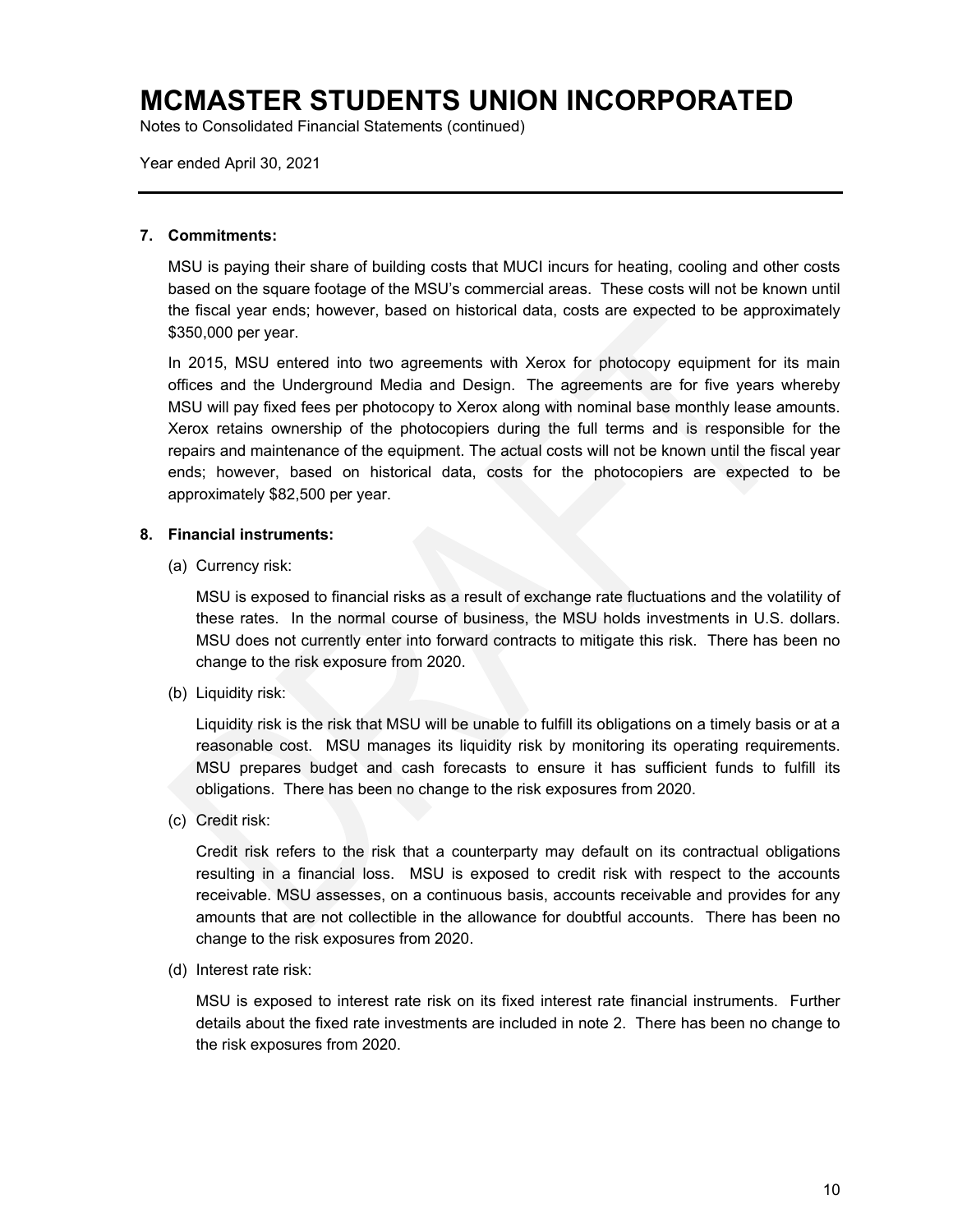Notes to Consolidated Financial Statements (continued)

Year ended April 30, 2021

#### **9. Related party transactions:**

MSU has the ability to influence the operations of McMaster Student Centre Incorporated ("MUCI") through the appointment of the MUCI board members. Included in the consolidated financial statements is a net payable to MUCI of \$5,243 (2020 - \$45,121 net payable) resulting from charges due from MUCI to MSU. The MSU administers payment of all expenses incurred by MUCI. Total amount of expenses paid on behalf of MUCI by the MSU are \$685,030 (2020 - \$1,084,764). These transactions are in the normal course of business and are measured at the exchange amount agreed to by related parties.

#### **10. Subsequent event:**

In March 2020, the COVID-19 outbreak was declared a pandemic by the World Health Organization which has resulted in governments worldwide, including the Canadian and provincial governments, enacting emergency measures to combat the spread of the virus. These measures, which include the implementation of public lockdowns, have caused material disruption to businesses globally and in Canada, resulting in an economic slowdown.

Due to the financial impact of COVID-19, the entity received funding through the Canada Emergency Wage Subsidy ("CEWS"). The amounts received were provided to assist salary and wages for employees. The funds received were recorded as an offset to the associated cost on the Schedule of Operations.

The following table provides a breakdown of the amounts received:

|                                                                                                                                                                      |   | 2021                                  |
|----------------------------------------------------------------------------------------------------------------------------------------------------------------------|---|---------------------------------------|
| Schedule 2 - Schedule of Operations - 1280<br>Schedule 6 - Schedule of Operations - Child Care<br>Schedule 8 - Schedule of Operations - Underground Media and Design | S | (99, 632)<br>(384, 970)<br>(112, 706) |
|                                                                                                                                                                      |   | (597,308)                             |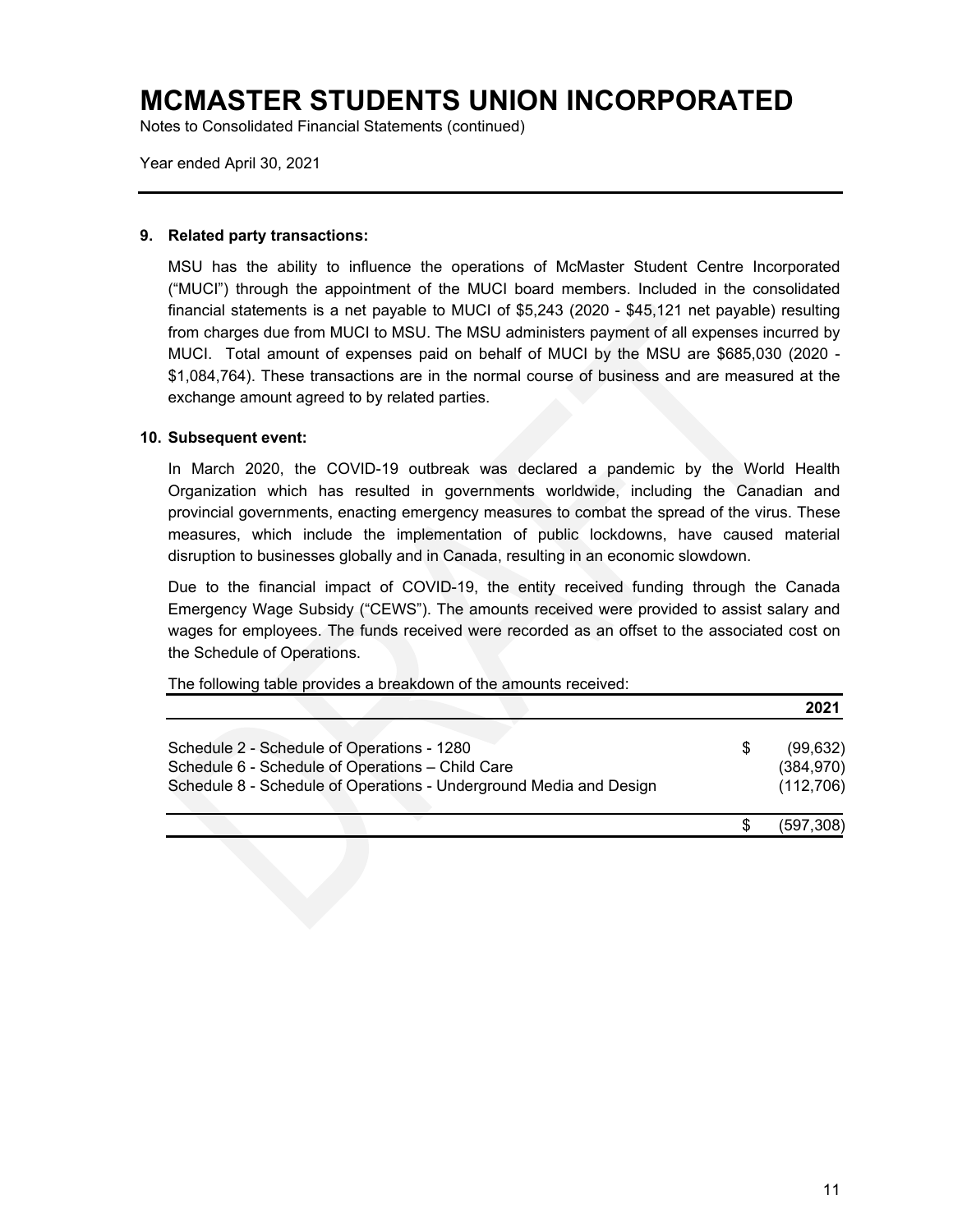Schedule 1 - Schedule of Operations - Administration

|                                             | 2021             | 2020             |
|---------------------------------------------|------------------|------------------|
| Revenues:                                   |                  |                  |
| Member fees                                 | \$<br>2,656,909  | \$<br>2,850,928  |
| Interest and investment income (loss)       | 555,679          | (112, 976)       |
| Fees - WUSC Refugee Fund and Incite         | 198,208          | 184,867          |
| Other income                                | 1,500            | 4,423            |
|                                             | 3,412,296        | 2,927,242        |
|                                             |                  |                  |
| Expenditures:                               |                  | 620,830          |
| <b>Salaries</b>                             | 677,364          |                  |
| Donation to WUSC Refugee Fund<br>Insurance  | 88,800<br>69,467 | 63,963<br>70,382 |
| Professional fees                           |                  | 48,529           |
|                                             | 53,869<br>18,593 | 13,673           |
| Professional development<br>Depreciation    | 17,388           | 17,957           |
| Office expense                              | 15,423           | 14,860           |
| Service (bank) charges                      | 10,251           | 12,604           |
| <b>Purchased services</b>                   | 9,651            | 55,782           |
| Telephone                                   | 7,407            | 10,410           |
| Miscellaneous                               | 3,742            | 10,091           |
| Repairs and maintenance                     | 1,273            | 4,291            |
| Memberships                                 | 932              | 900              |
| <b>Travel</b>                               | 120              | 25               |
| Faculty support disbursement (recovery)     | (2, 162)         | 95,064           |
|                                             | 972,118          | 1,039,361        |
| Less expenditures allocated to facilities   | 69,500           | 69,500           |
|                                             |                  |                  |
|                                             | 902,618          | 969,861          |
| Excess of revenues over expenditures before |                  |                  |
| inter-divisional revenues                   | 2,509,678        | 1,957,381        |
| Inter-divisional revenues:                  |                  |                  |
| Underground                                 | 2,577            | 963              |
| Excess of revenues over expenditures        | \$<br>2,512,255  | \$<br>1,958,344  |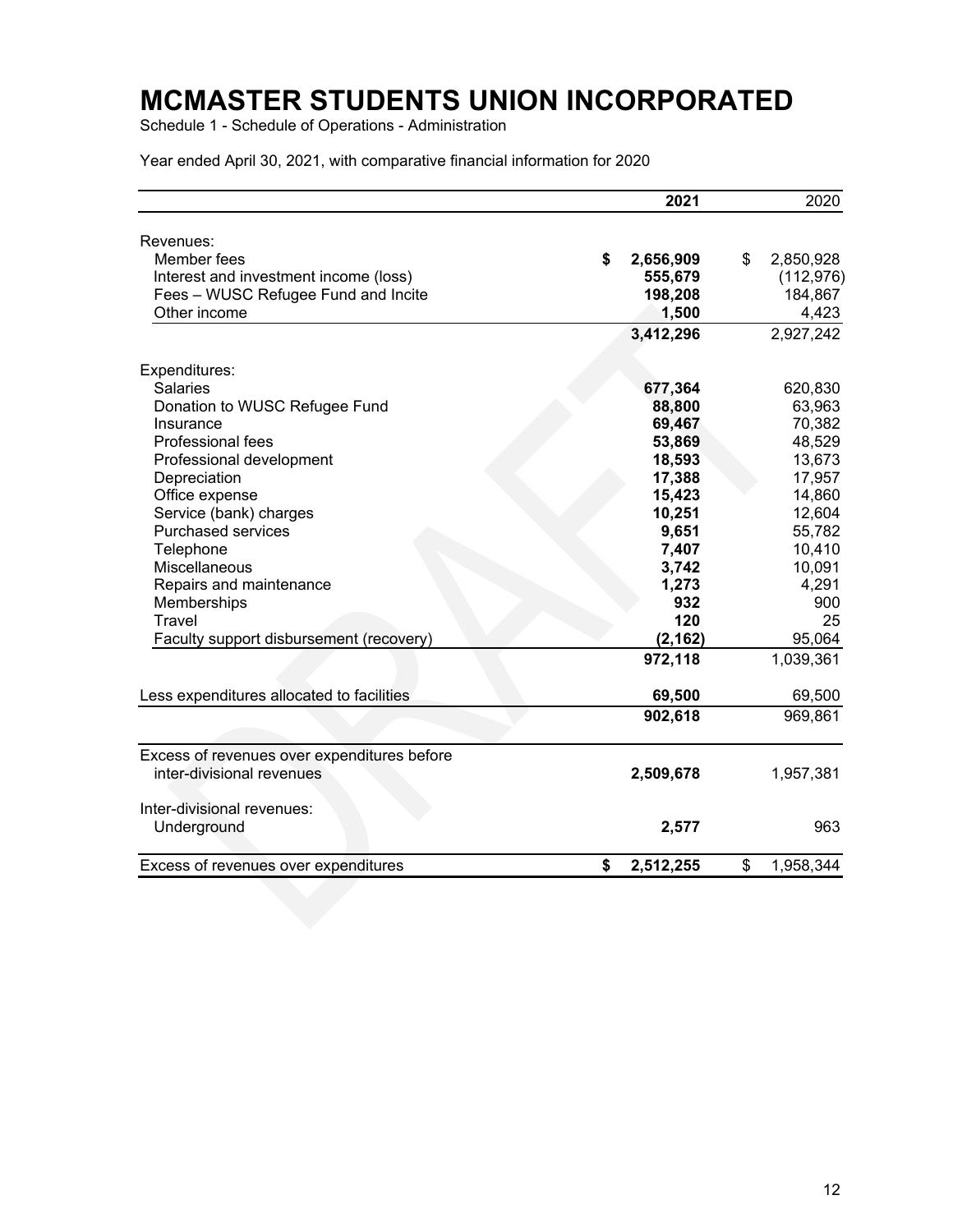Schedule 1-B - Schedule of Operations – Information Communication & Technology

|                                   | 2021          | 2020          |
|-----------------------------------|---------------|---------------|
| Expenditures:                     |               |               |
| <b>Purchased services</b>         | \$<br>86,847  | \$<br>91,566  |
| <b>Salaries</b>                   | 85,191        | 86,570        |
| Computer supplies and maintenance | 5,860         | 10,649        |
| Telephone                         | 1,214         | 1,899         |
| Repairs and maintenance           |               | 1,723         |
| Total expenditures                | \$<br>179,112 | \$<br>192,407 |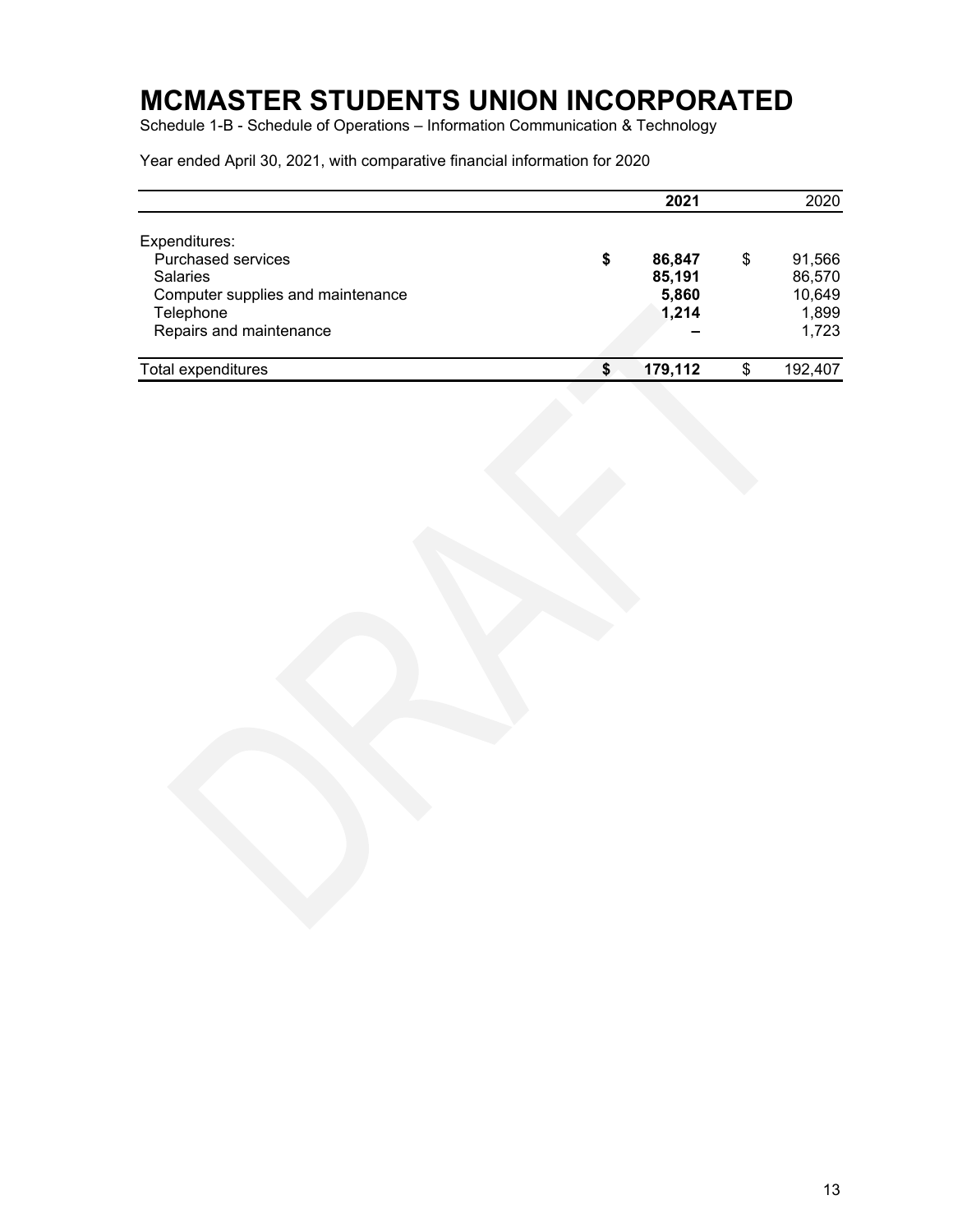Schedule 2 - Schedule of Operations - 1280

|                                                 | 2021             | 2020             |
|-------------------------------------------------|------------------|------------------|
| Sales:                                          |                  |                  |
| Food                                            | \$<br>2,371      | \$<br>527,584    |
| Beer and liquor                                 |                  | 43,058           |
|                                                 |                  |                  |
|                                                 | 2,371            | 570,642          |
| Cost of goods sold:                             |                  |                  |
| Food                                            | 9,569            | 188,515          |
| Beer and liquor                                 | 1,888            | 14,802           |
|                                                 | 11,457           | 203,317          |
|                                                 | (9,086)          | 367,325          |
| Other income:                                   |                  |                  |
| Admission                                       |                  | 418              |
| Rental and other revenue                        | (49)             | 26,537           |
|                                                 | (49)             | 26,955           |
|                                                 | (9, 135)         | 394,280          |
| Expenditures:                                   |                  |                  |
| Salaries and wages                              | 238,267          | 467,487          |
| Administrative                                  | 64,236           | 41,439           |
| Depreciation                                    | 25,291           | 26,381           |
| Repairs and maintenance                         | 12,028           | 8,040            |
| Telephone                                       | 2,725            | 5,572            |
| Supplies                                        | 1,160            | 29,164           |
| Advertising                                     | 889              | 3,869            |
| Office supplies                                 |                  | 1,079            |
| Staff training                                  |                  | 42               |
| Canada Emergency Wage Subsidy                   | (99, 632)        |                  |
|                                                 | 244,964          | 583,073          |
| Deficiency of revenues over expenditures before |                  |                  |
| inter-divisional revenues                       | (254, 099)       | (188, 793)       |
| Inter-divisional revenues:                      |                  |                  |
| Underground                                     | 439              | 2,454            |
| Deficiency of revenues over expenditures        | \$<br>(253, 660) | \$<br>(186, 339) |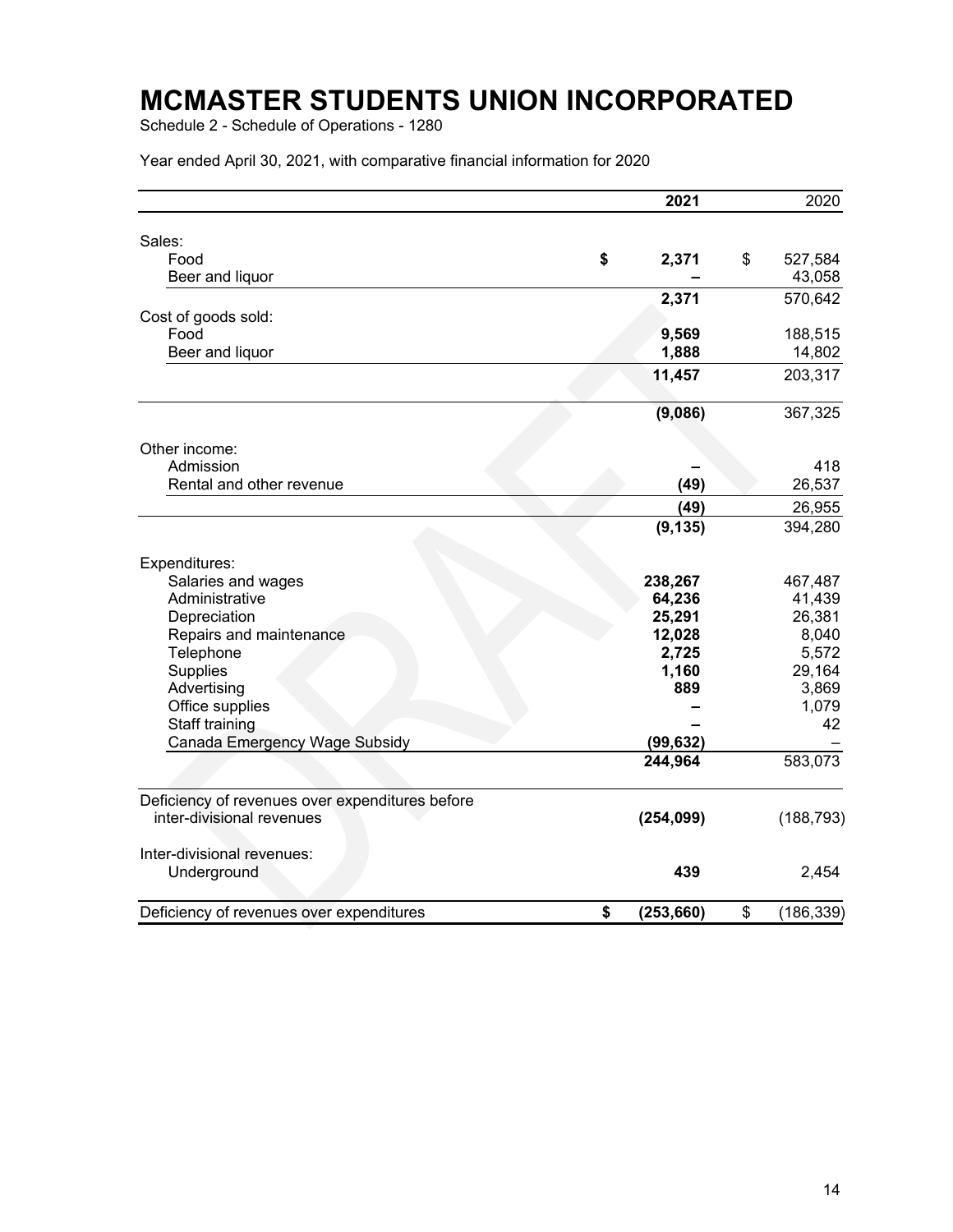Schedule 3 - Schedule of Operations – The Silhouette

|                                                  | 2021             | 2020             |
|--------------------------------------------------|------------------|------------------|
| Revenue                                          | \$<br>24,403     | \$<br>17,010     |
| Expenditures:                                    |                  |                  |
| Salaries and benefits                            | 134,279          | 147,994          |
| Printing costs                                   | 6,705            | 48,880           |
| General staff costs                              | 4,140            | 4,622            |
| Depreciation                                     | 3,984            | 4,748            |
| Telephone                                        | 1,963            | 2,547            |
| Advertising                                      | 774              | 423              |
| Subscriptions                                    | 470              |                  |
| Repairs & Maintenance                            | 357              |                  |
| Office supplies                                  | 40               | 196              |
|                                                  | 152,712          | 209,410          |
| Deficiency of revenues over expenditures before  |                  |                  |
| inter-divisional revenues and expenditures       | (128, 309)       | (192, 400)       |
| Less inter-divisional revenues and expenditures: |                  |                  |
| Underground                                      | 30               |                  |
| Deficiency of revenues over expenditures         | \$<br>(128, 279) | \$<br>(192, 400) |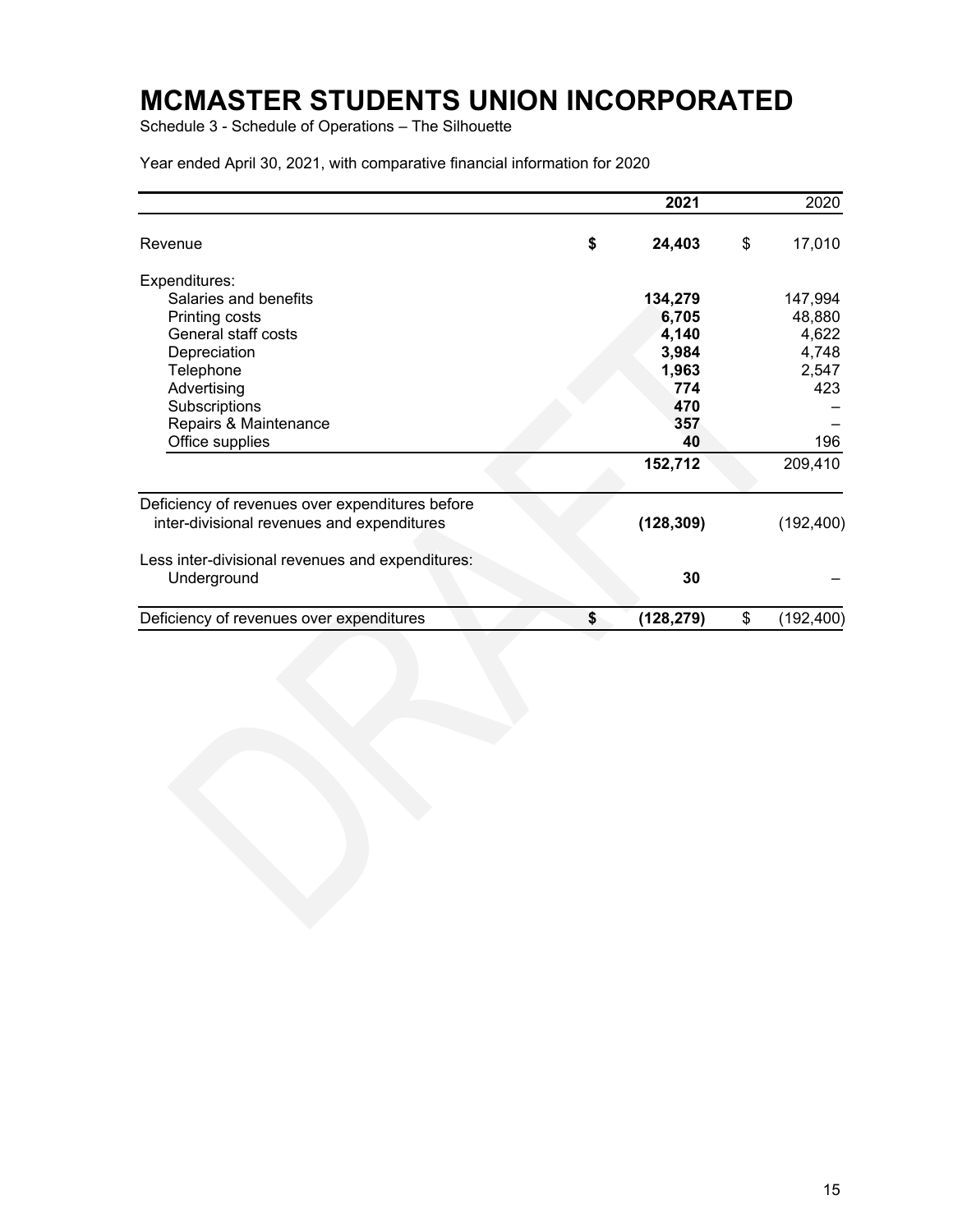Schedule 4 - Schedule of Operations - Marmor

|                                          | 2021            | 2020             |
|------------------------------------------|-----------------|------------------|
| Revenues:                                |                 |                  |
| Student fees                             | \$<br>(13)      | \$<br>(40)       |
| Expenditures:                            |                 |                  |
| Printing costs                           | 43,540          | 45,000           |
| Postage                                  | 20,000          | 60,000           |
| Photographic                             | 12,000          | 12,000           |
| Salaries and benefits                    | 4,500           | 9                |
|                                          | 80,040          | 117,009          |
| Deficiency of revenues over expenditures | \$<br>(80, 053) | \$<br>(117, 049) |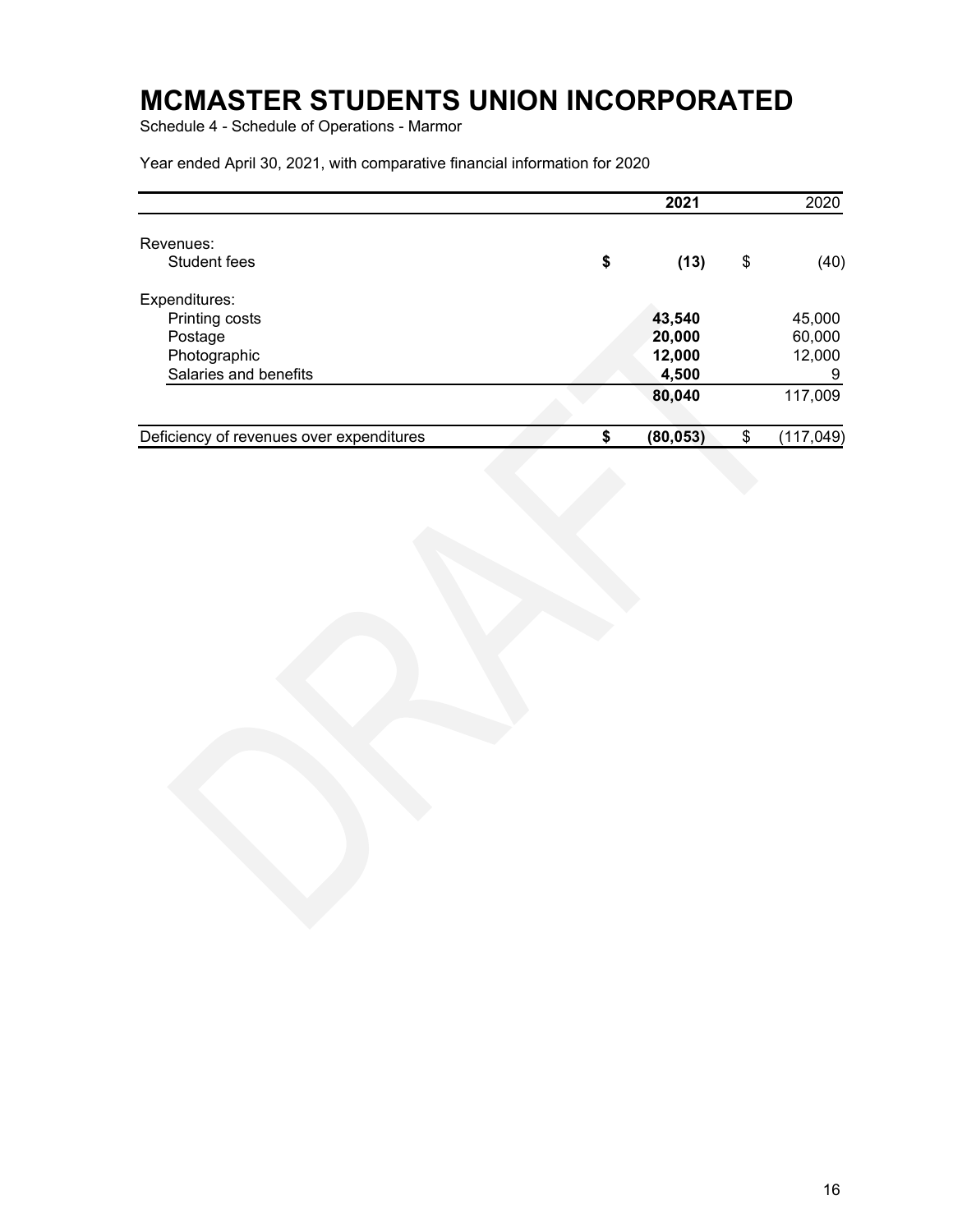Schedule 5 - Schedule of Operations – CFMU Radio Inc.

|                                                   | 2021          | 2020             |
|---------------------------------------------------|---------------|------------------|
| Revenues:                                         |               |                  |
| Student fees                                      | \$<br>282,802 | \$<br>217,935    |
| Investment income (loss)                          | 94,895        | (29, 316)        |
| Sponsorships                                      | 21,521        | 19,985           |
| Advertising sales                                 | 600           |                  |
|                                                   | 399,818       | 208,604          |
| Expenditures:                                     |               |                  |
| Salaries and benefits                             | 266,370       | 246,394          |
| Administration                                    | 27,106        | 20,808           |
| Depreciation                                      | 15,944        | 19,398           |
| Memberships and licenses                          | 8,944         | 1,353            |
| Telephone                                         | 7,950         | 7,659            |
| Repairs and maintenance                           | 7,841         | 12,427           |
| Insurance                                         | 4,363         | 4,122            |
| Office supplies                                   |               | 933              |
|                                                   | 338,518       | 313,094          |
| Excess (deficiency) of revenues over expenditures |               |                  |
| before inter-divisional revenues                  | 61,300        | (104, 490)       |
| Less inter-divisional revenues:                   |               |                  |
| Underground                                       | 237           | 371              |
| Excess (deficiency) of revenues over expenditures | \$<br>61,537  | \$<br>(104, 119) |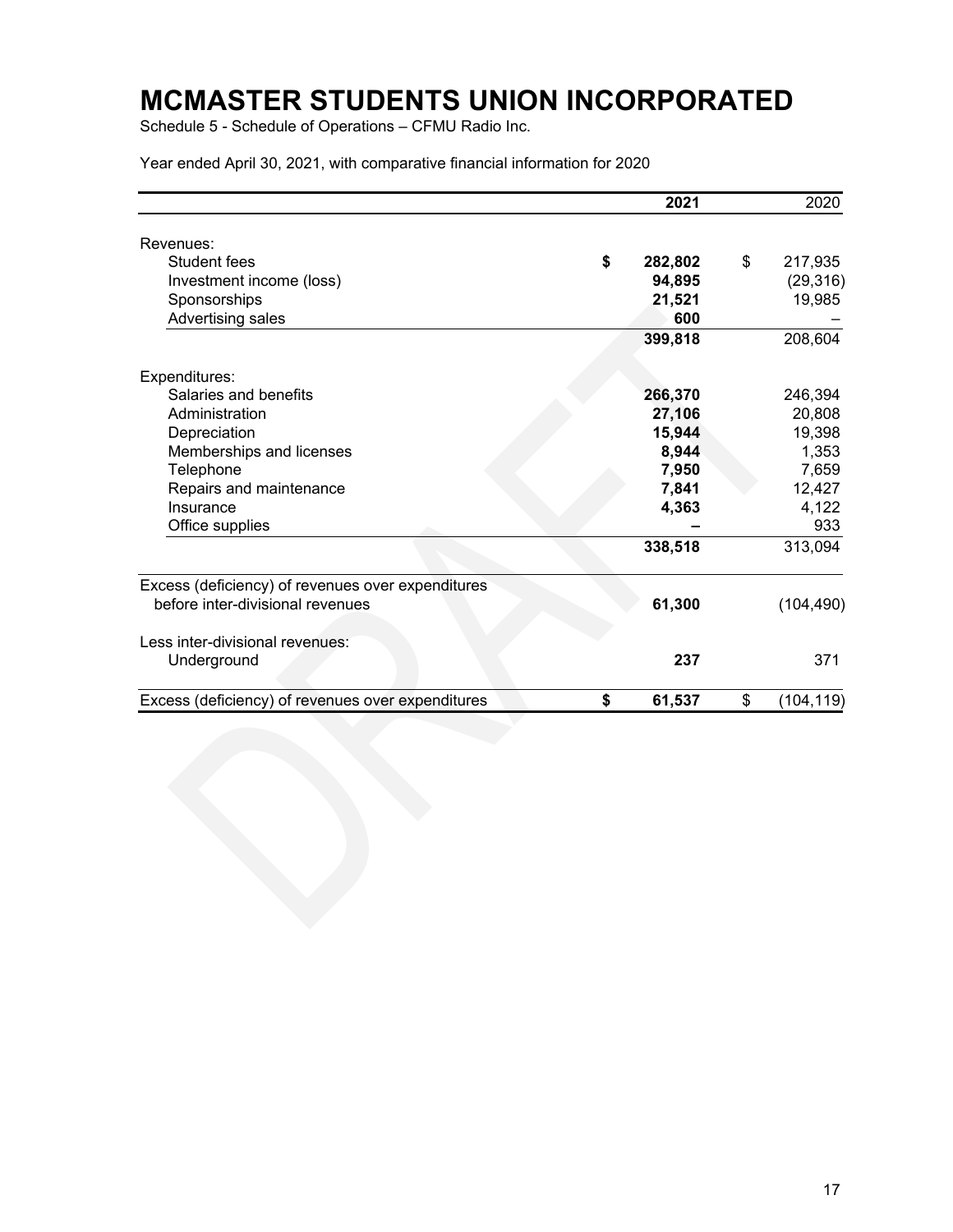Schedule 6 - Schedule of Operations – Child Care

|                                                   | 2021          | 2020            |
|---------------------------------------------------|---------------|-----------------|
| Revenues:                                         |               |                 |
| Parents                                           | \$<br>300,008 | \$<br>418,141   |
| Miscellaneous                                     | 36,033        | 47,175          |
| Provincial grant                                  | 63,697        | 151,125         |
| Subsidy                                           | 29,831        | 114,386         |
| Registration                                      | 325           | 50              |
|                                                   | 429,894       | 730,877         |
| Expenditures:                                     |               |                 |
| Salaries and benefits                             | 709,918       | 677,763         |
| Administration costs                              | 48,763        | 15,852          |
| Rent                                              | 17,582        | 21,546          |
| Custodial services                                | 16,871        | 19,148          |
| Food                                              | 11,145        | 18,701          |
| Depreciation                                      | 10,195        | 9,754           |
| Learning materials                                | 8,993         | 12,590          |
| Telephone                                         | 1,741         | 2,742           |
| Office supplies                                   | 1,477         | 641             |
| Repairs and maintenance                           | 1,284         | 2,218           |
| Transportation                                    | 1,200         | 190             |
| Canada Emergency Wage Subsidy                     | (444, 780)    |                 |
|                                                   | 384,389       | 781,145         |
| Excess (deficiency) of revenues over expenditures | \$<br>45,505  | \$<br>(50, 268) |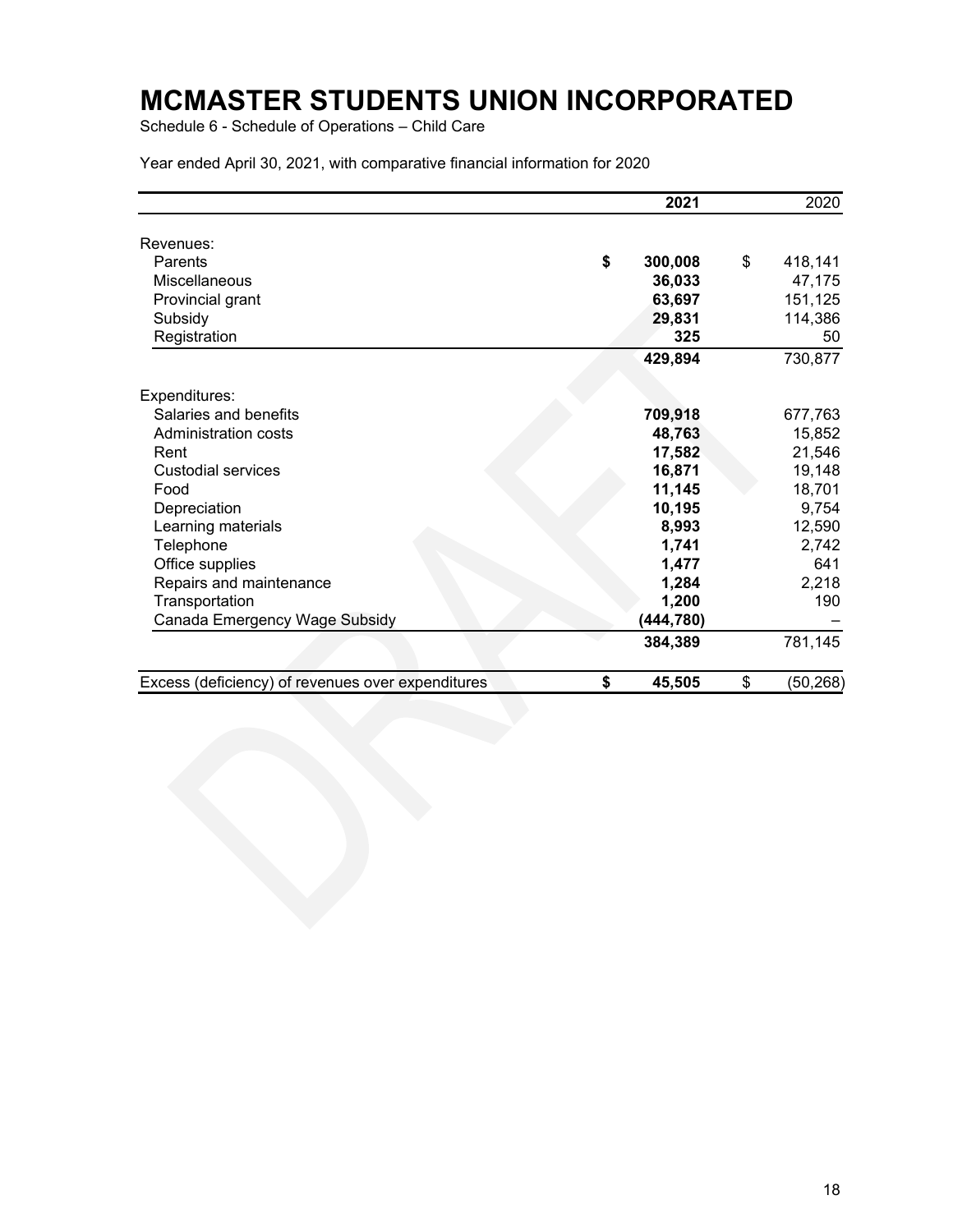Schedule 7 - Schedule of Operations - House of Games

|                                      | 2021         | 2020         |
|--------------------------------------|--------------|--------------|
| Revenues:<br>Rental income           | \$<br>11,819 | \$<br>19,000 |
| Expenditures:<br>Telephone           |              | 142          |
| Excess of revenues over expenditures | \$<br>11,819 | \$<br>18,858 |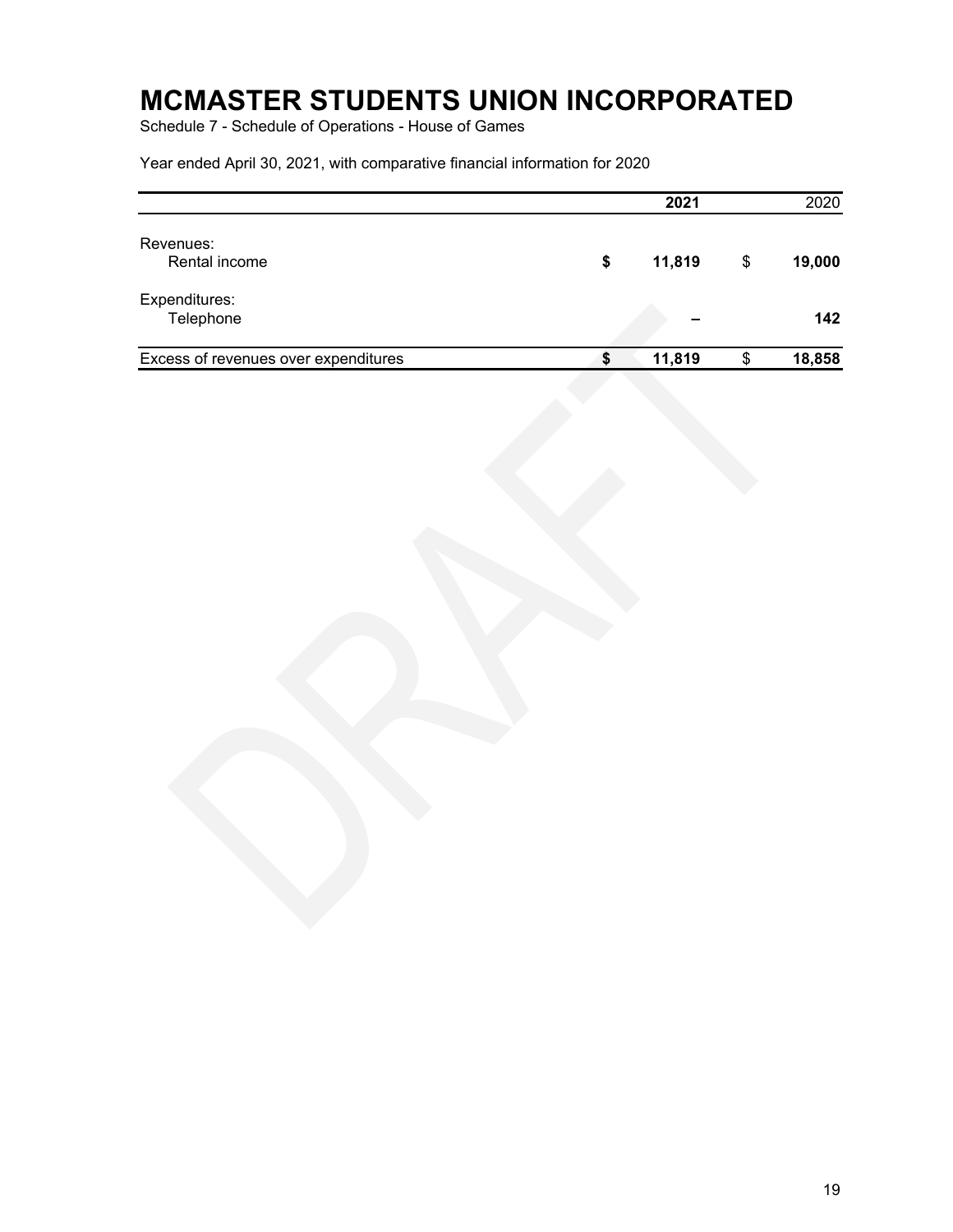Schedule 8 - Schedule of Operations - Underground Media and Design

|                                                 | 2021             | 2020            |
|-------------------------------------------------|------------------|-----------------|
| Revenues                                        | \$<br>70,021     | \$<br>406,929   |
| Cost of goods sold:                             |                  |                 |
| Material purchases                              | 34,021           | 259,193         |
| Gross profit                                    | 36,000           | 147,736         |
| Expenditures:                                   |                  |                 |
| Salaries and wages                              | 191,129          | 302,586         |
| Depreciation                                    | 9,457            | 7,473           |
| Administration                                  | 6,172            | 12,137          |
| Telephone                                       | 2,853            | 3,765           |
| Repairs and maintenance                         | 1,572            | 4,009           |
| HST and other applicable taxes                  | 1,510            | 7,267           |
| Office supplies                                 | 152              | 7,763           |
| Canada Emergency Wage Subsidy                   | (112, 706)       |                 |
|                                                 | 100,139          | 345,000         |
| Deficiency of revenues over expenditures before |                  |                 |
| inter-divisional expenditures                   | (64, 139)        | (197, 264)      |
| Inter-divisional expenditures:                  |                  |                 |
| Committees, services and campus events          | (30, 068)        | (68, 550)       |
| Administration                                  | (2,577)          | (963)           |
| Union market                                    | (1, 449)         | (5,905)         |
| Student dental plan                             |                  | (388)           |
| Executive                                       | (1,488)          | (5, 194)        |
| 1280                                            | (439)            | (2, 454)        |
| CFMU Radio Inc.                                 | (238)            | (371)           |
| The Silhouette                                  | (30)             |                 |
| Student health plan                             | (1,480)          | (2,632)         |
|                                                 | (37,769)         | (86, 457)       |
| Deficiency of revenues over expenditures        | \$<br>(101, 908) | \$<br>(283,721) |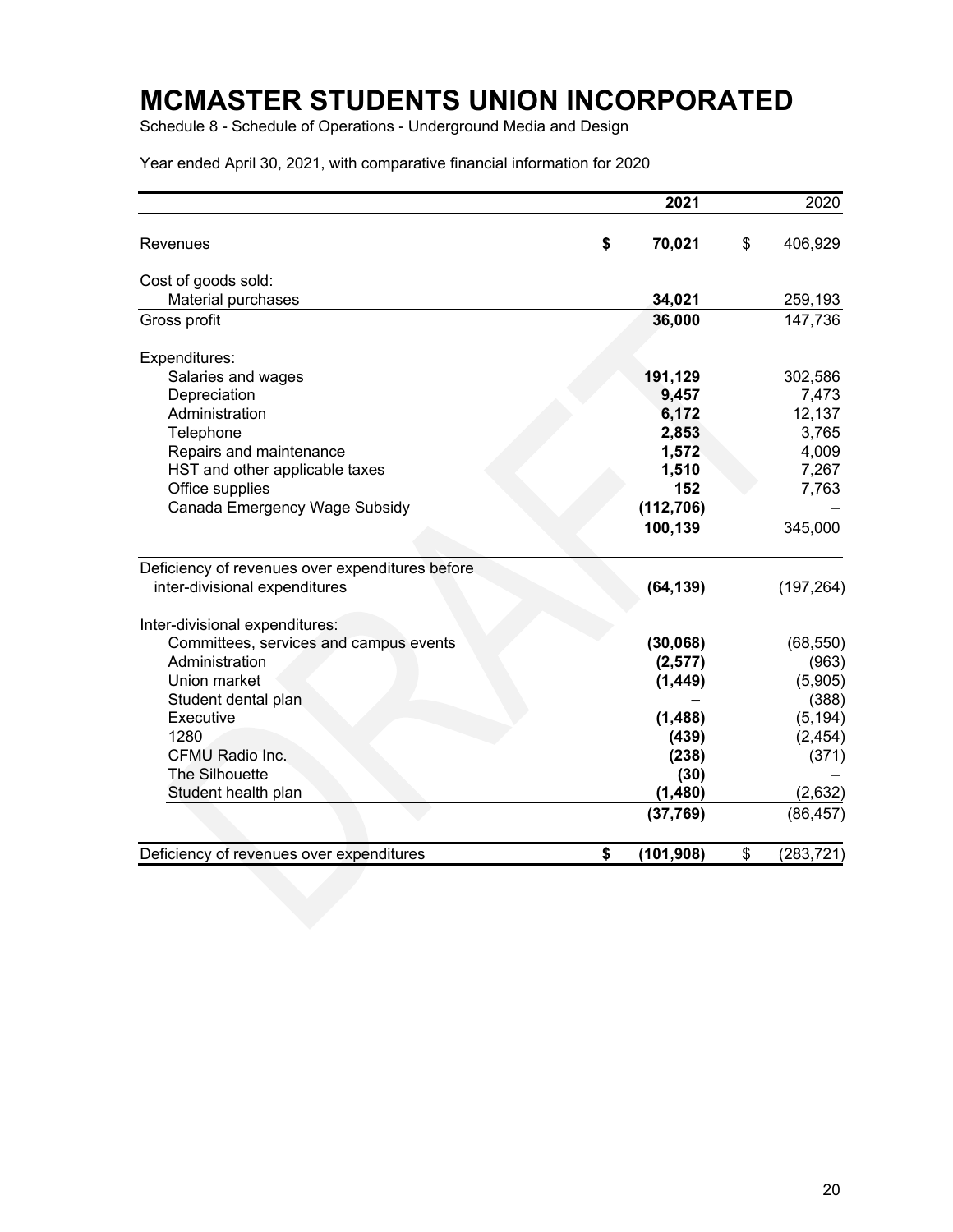Schedule 9 - Schedule of Operations - Union Market

|                                                   | 2021            | 2020          |
|---------------------------------------------------|-----------------|---------------|
| Revenues:                                         |                 |               |
| Sales                                             | \$<br>4,305     | \$<br>619,082 |
| Cost of goods sold:                               |                 |               |
| Material purchases                                | 23,279          | 365,379       |
| Gross profit                                      | (18, 974)       | 253,703       |
| Expenditures:                                     |                 |               |
| Salaries and wages                                | 24,829          | 218,323       |
| Depreciation                                      | 11,064          | 12,449        |
| Office supplies                                   | 3,031           | 3,834         |
| Advertising                                       | 1,449           | 1,246         |
| Repairs and maintenance                           | 1,348           | (259)         |
| Telephone                                         | 494             | 635           |
| Supplies                                          | 268             | 1,531         |
| Administrative                                    | 215             | 17,949        |
|                                                   | 42,698          | 255,708       |
| Deficiency of revenues over expenditures          |                 |               |
| before inter-divisional revenues                  | (61, 672)       | (2,005)       |
| Less inter-divisional revenues:                   |                 |               |
| Underground                                       | 1,449           | 5,905         |
| (Deficiency) excess of revenues over expenditures | \$<br>(60, 223) | \$<br>3,900   |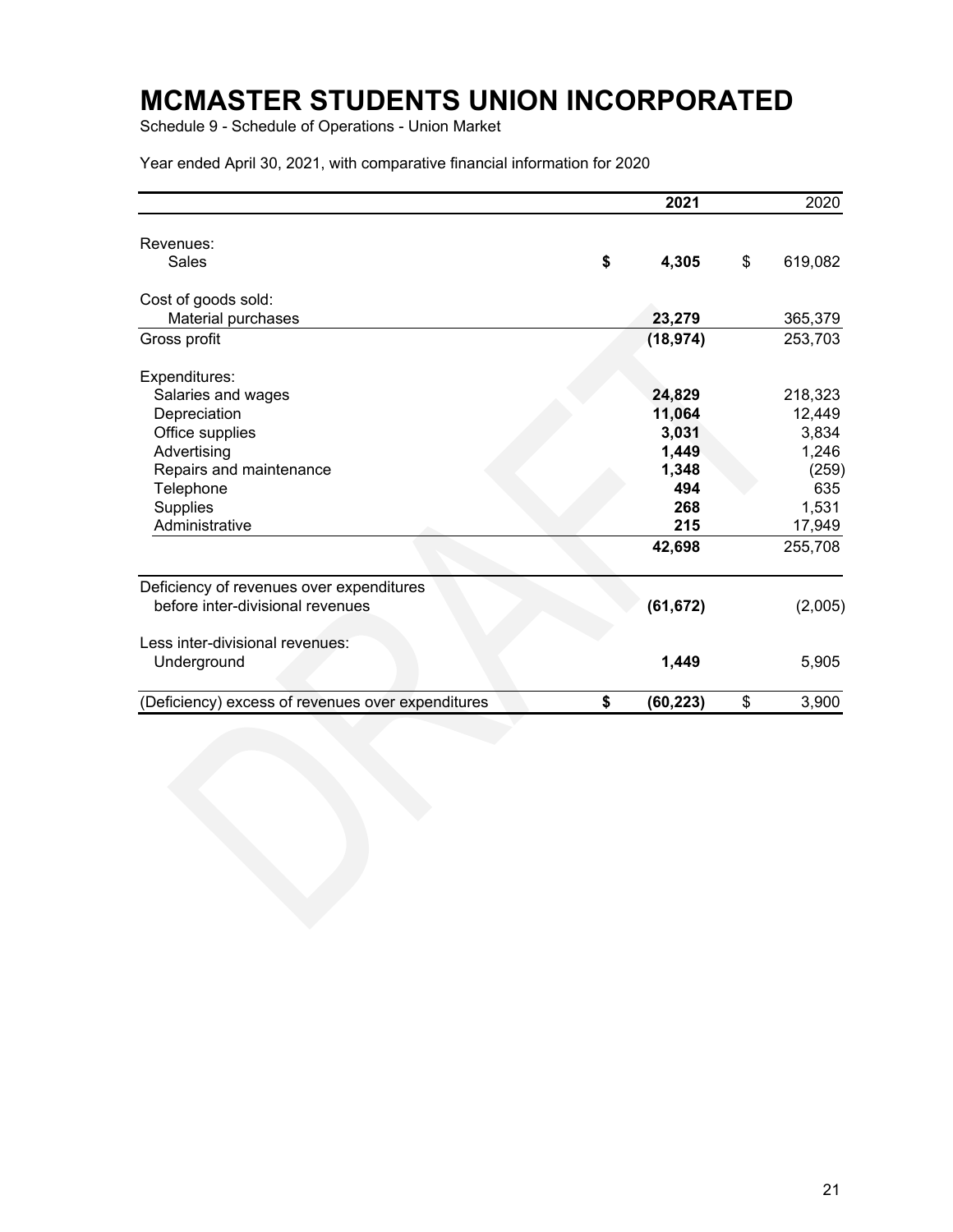Schedule 10 - Schedule of Operations - Campus Events

|                                                       |                 |                     | 2021         |               |                     | 2020             |
|-------------------------------------------------------|-----------------|---------------------|--------------|---------------|---------------------|------------------|
|                                                       | <b>Revenues</b> | <b>Expenditures</b> | <b>Total</b> | Revenues      | <b>Expenditures</b> | Total            |
|                                                       |                 |                     |              |               |                     |                  |
| <b>AvTEK</b>                                          | \$<br>5,095     | \$<br>(450)         | \$<br>5,545  | \$<br>18,113  | \$<br>12,722        | \$<br>5,391      |
| Charity ball                                          | 1,817           | 1,508               | 309          | 65,663        | 53,236              | 12,427           |
| Recognition & staff events                            |                 | 197                 | (197)        |               | 3,590               | (3,590)          |
| Other concerts and programs                           |                 | 4,702               | (4, 702)     | 86,990        | 126,271             | (39, 281)        |
| <b>External events</b>                                | 356             | 6,396               | (6,040)      | 106,067       | 17,370              | 88,697           |
| Orientation/welcome week                              |                 | 25,395              | (25, 395)    | 190,117       | 181,715             | 8,402            |
| Travel and administration                             |                 | 230,929             | (230, 929)   |               | 425,427             | (425,427)        |
| Speakers and sidewalk sale                            |                 |                     |              | 39,232        | 3,562               | 35,670           |
| Golf tournament                                       |                 |                     |              | 18,841        | 18,841              |                  |
|                                                       | 7,268           | 268,677             | (261, 409)   | 525,023       | 842,734             | (317, 711)       |
| Less inter-divisional revenues and<br>(expenditures): |                 |                     |              |               |                     |                  |
| Underground                                           |                 | 4,265               | 4,265        |               | 13,637              | 13,637           |
| Revenue - Committee, executive,                       |                 |                     |              |               |                     |                  |
| services                                              | (5,095)         |                     | (5,095)      | (13, 483)     |                     | (13, 483)        |
|                                                       | (5,095)         | 4,265               | (830)        | (13, 483)     | 13,637              | 154              |
|                                                       | \$<br>2,173     | \$<br>264,412       | (262, 239)   | \$<br>511,540 | 829,097             | \$<br>(317, 557) |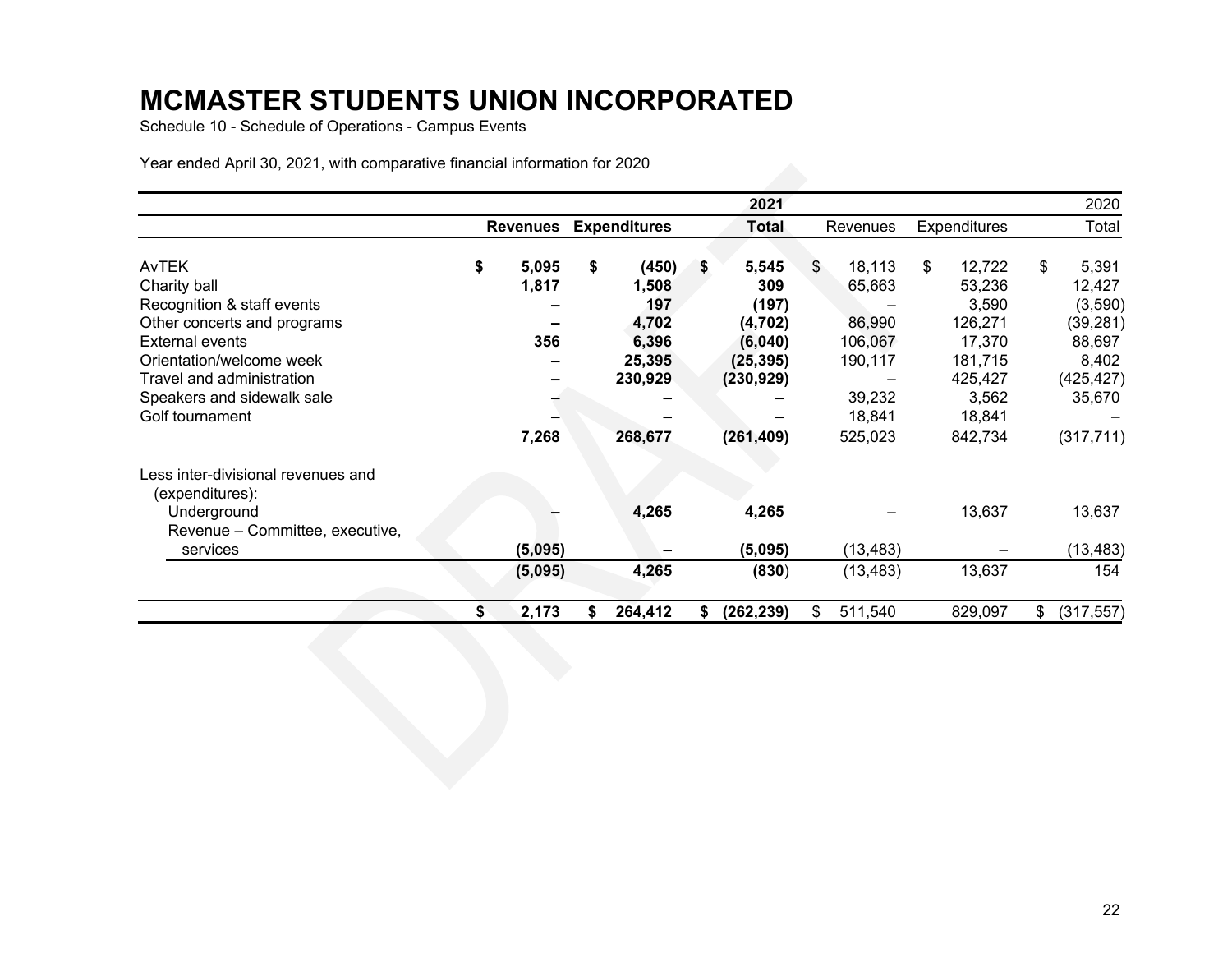Schedule 11 - Schedule of Committees and Commissions, MSU Executive and Services Expenses

|                                    |                 |                     | 2021         |              |                     |                | 2020       |
|------------------------------------|-----------------|---------------------|--------------|--------------|---------------------|----------------|------------|
|                                    | <b>Revenues</b> | <b>Expenditures</b> | <b>Total</b> | Revenues     | <b>Expenditures</b> |                | Total      |
| <b>Committees and Commissions:</b> |                 |                     |              |              |                     |                |            |
| Teaching awards                    | \$<br>-         | \$<br>9,208         | (9, 208)     | \$<br>-      | \$<br>7,899         | $\mathfrak{S}$ | (7,899)    |
| <b>First Year Council</b>          |                 | 9,293               | (9, 293)     |              | 9,279               |                | (9,279)    |
| <b>MSU Spark</b>                   |                 | 13,196              | (13, 196)    |              | 15,122              |                | (15, 122)  |
| <b>Diversity</b>                   | 880             | 25,222              | (24, 342)    | 5,783        | 27,926              |                | (22, 143)  |
| <b>Election Committee</b>          | 2,937           | 31,134              | (28, 197)    | 4,710        | 22,619              |                | (17, 909)  |
| Public relations/student life      |                 | 200,698             | (200, 698)   |              | 212,994             |                | (212, 994) |
| <b>SCSN</b>                        |                 |                     |              |              | 77                  |                | (77)       |
| FIT/Shinerama                      |                 |                     |              | 22,486       | 32,522              |                | (10, 036)  |
|                                    | 3,817           | 288,751             | (284, 934)   | 32,979       | 328,438             |                | (295, 459) |
| Less inter-divisional revenues:    |                 |                     |              |              |                     |                |            |
| Underground                        |                 |                     |              | 28,167       | 28,167              |                |            |
| AvTEK                              |                 |                     |              |              | 1,947               |                | 1,947      |
|                                    |                 |                     |              |              | 30,144              |                | 30,144     |
|                                    | \$<br>3,817     | \$<br>288,751       | (284, 934)   | \$<br>32,979 | \$<br>298,324       | \$             | (265,345)  |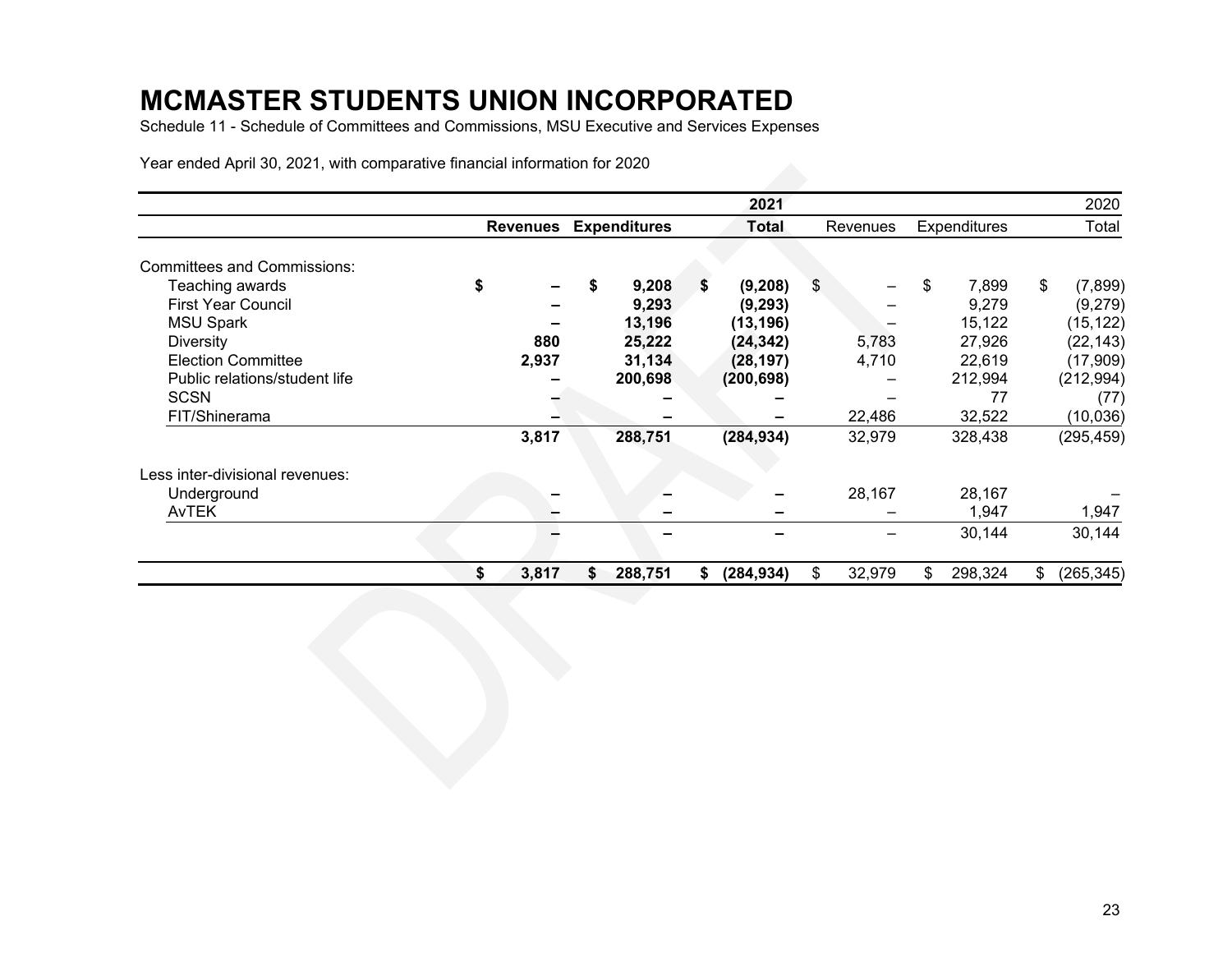Schedule 11 - Schedule of Committees and Commissions, MSU Executive and Services Expenses (continued)

|                                 |    |                 |  |         |    | 2021       |    |                              |    |          |    | 2020                |  |       |  |
|---------------------------------|----|-----------------|--|---------|----|------------|----|------------------------------|----|----------|----|---------------------|--|-------|--|
|                                 |    | <b>Revenues</b> |  |         |    |            |    | <b>Expenditures</b><br>Total |    | Revenues |    | <b>Expenditures</b> |  | Total |  |
| <b>MSU Executive:</b>           |    |                 |  |         |    |            |    |                              |    |          |    |                     |  |       |  |
| Salaries and benefits           | \$ |                 |  | 348,214 | S. | (348, 214) | \$ |                              | \$ | 378,595  | \$ | (378, 595)          |  |       |  |
| Memberships                     |    |                 |  | 40,250  |    | (40, 250)  |    |                              |    | 54,108   |    | (54, 108)           |  |       |  |
| Administrative                  |    |                 |  | 11,092  |    | (11,092)   |    |                              |    | 11,789   |    | (11, 789)           |  |       |  |
| Special projects                |    |                 |  | 9,017   |    | (9,017)    |    |                              |    | 42,086   |    | (42,086)            |  |       |  |
| Meetings                        |    |                 |  | 6,163   |    | (6, 163)   |    |                              |    | 9,136    |    | (9, 136)            |  |       |  |
| Honoraria and awards            |    |                 |  | 2,343   |    | (2, 343)   |    |                              |    | 17,234   |    | (17, 234)           |  |       |  |
| Board training                  |    |                 |  | 1,500   |    | (1,500)    |    |                              |    | 4,538    |    | (4,538)             |  |       |  |
| Donations                       |    |                 |  | 1,418   |    |            |    |                              |    |          |    |                     |  |       |  |
|                                 |    |                 |  |         |    | (1, 418)   |    |                              |    | 4,861    |    | (4,861)             |  |       |  |
| Executive expense               |    |                 |  | 1,331   |    | (1, 331)   |    |                              |    | 9,238    |    | (9,238)             |  |       |  |
| Travel & conferences            |    |                 |  | 14      |    | (14)       |    |                              |    | 11,543   |    | (11, 543)           |  |       |  |
|                                 |    |                 |  | 421,342 |    | (421, 342) |    |                              |    | 543,128  |    | (543, 128)          |  |       |  |
| Less inter-divisional revenues: |    |                 |  |         |    |            |    |                              |    |          |    |                     |  |       |  |
| Underground                     |    |                 |  |         |    |            |    |                              |    | 5,194    |    | 5,194               |  |       |  |
| <b>AvTEK</b>                    |    |                 |  | -       |    |            |    | —                            |    | 11,023   |    | 11,023              |  |       |  |
|                                 |    |                 |  |         |    |            |    |                              |    | 16,217   |    | 16,217              |  |       |  |
|                                 | \$ |                 |  | 421,342 |    | (421, 342) | \$ |                              |    | 526,911  | \$ | (526, 911)          |  |       |  |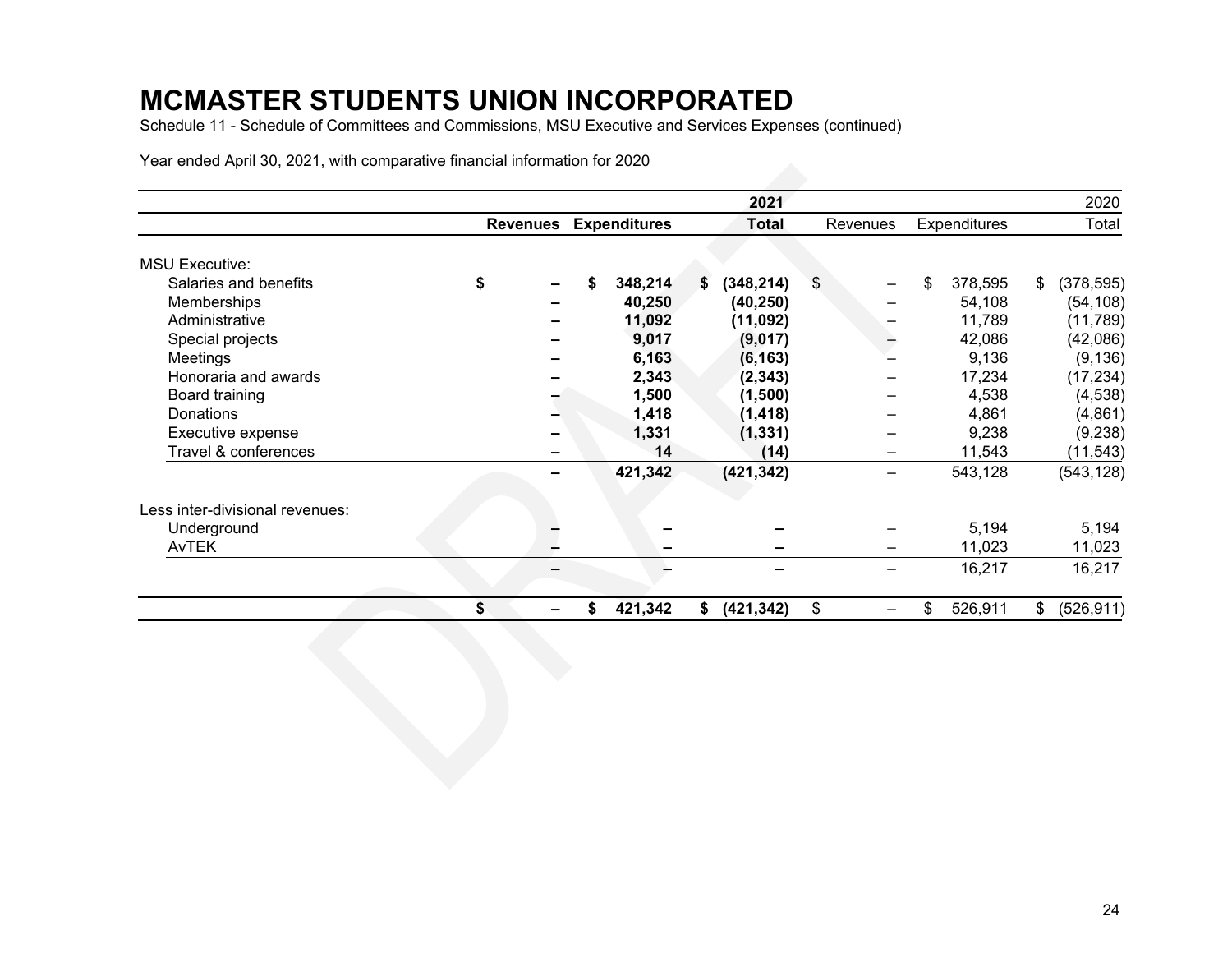Schedule 11 - Schedule of Committees and Commissions, MSU Executive and Services Expenses (continued)

|                                        |                 |                     | 2021             |               |                     | 2020             |
|----------------------------------------|-----------------|---------------------|------------------|---------------|---------------------|------------------|
|                                        | <b>Revenues</b> | <b>Expenditures</b> | <b>Total</b>     | Revenues      | <b>Expenditures</b> | Total            |
| Services expenses:                     |                 |                     |                  |               |                     |                  |
| <b>Compass Information Service</b>     | \$<br>5,430     | \$<br>64,289        | \$<br>(58, 859)  | \$<br>431,152 | 493,236<br>\$       | (62,084)<br>\$   |
| <b>Emergency First Response Team</b>   | 4,388           | 45,545              | (41, 157)        | 78,202        | 104,974             | (26, 772)        |
| Maroons                                | 2,662           | 16,551              | (13, 889)        | 4,110         | 13,383              | (9,273)          |
| Clubs administrator                    | 511             | 78,766              | (78, 255)        | 9,460         | 151,381             | (141, 921)       |
| <b>Bread Bin</b>                       | 477             | 24,150              | (23, 673)        | 2,569         | 23,583              | (21, 014)        |
| Ombuds office                          |                 | 76,449              | (76, 449)        |               | 62,968              | (62,968)         |
| QSCC                                   |                 | 21,885              | (21, 885)        |               | 12,329              | (12, 329)        |
| Women & Gender Equity                  |                 | 21,474              | (21, 474)        |               | 16,650              | (16, 650)        |
| <b>Student Health Education Centre</b> |                 | 21,262              | (21, 262)        |               | 17,900              | (17,900)         |
| <b>MACCESS</b>                         |                 | 19,989              | (19, 989)        |               | 15,328              | (15, 328)        |
| Horizons                               |                 | 5,911               | (5, 911)         | 33,891        | 52,788              | (18, 897)        |
| <b>SWHAT</b>                           |                 | 3,273               | (3, 273)         |               | 14,813              | (14, 813)        |
| <b>PAC</b>                             |                 | 546                 | (546)            | 14,735        | 34,404              | (19, 669)        |
| MacCycle                               |                 | 103                 | (103)            | 4,564         | 17,993              | (13, 429)        |
| <b>CLAY Conference</b>                 |                 | (58)                | 58               | 16,415        | 34,549              | (18, 134)        |
|                                        | 13,468          | 400,135             | (386, 667)       | 595,098       | 1,066,279           | (471, 181)       |
| Less inter-divisional revenues:        |                 |                     |                  |               |                     |                  |
| Underground                            |                 | 27,292              | 27,292           |               | 26,746              | 26,746           |
| AvTEK                                  |                 | 5,095               | 5,095            |               | 513                 | 513              |
|                                        |                 | 32,387              | 32,387           |               | 27,259              | 27,259           |
|                                        | 13,468          | \$<br>367,748       | \$<br>(354, 280) | \$<br>595,098 | \$1,039,020         | (443, 922)<br>\$ |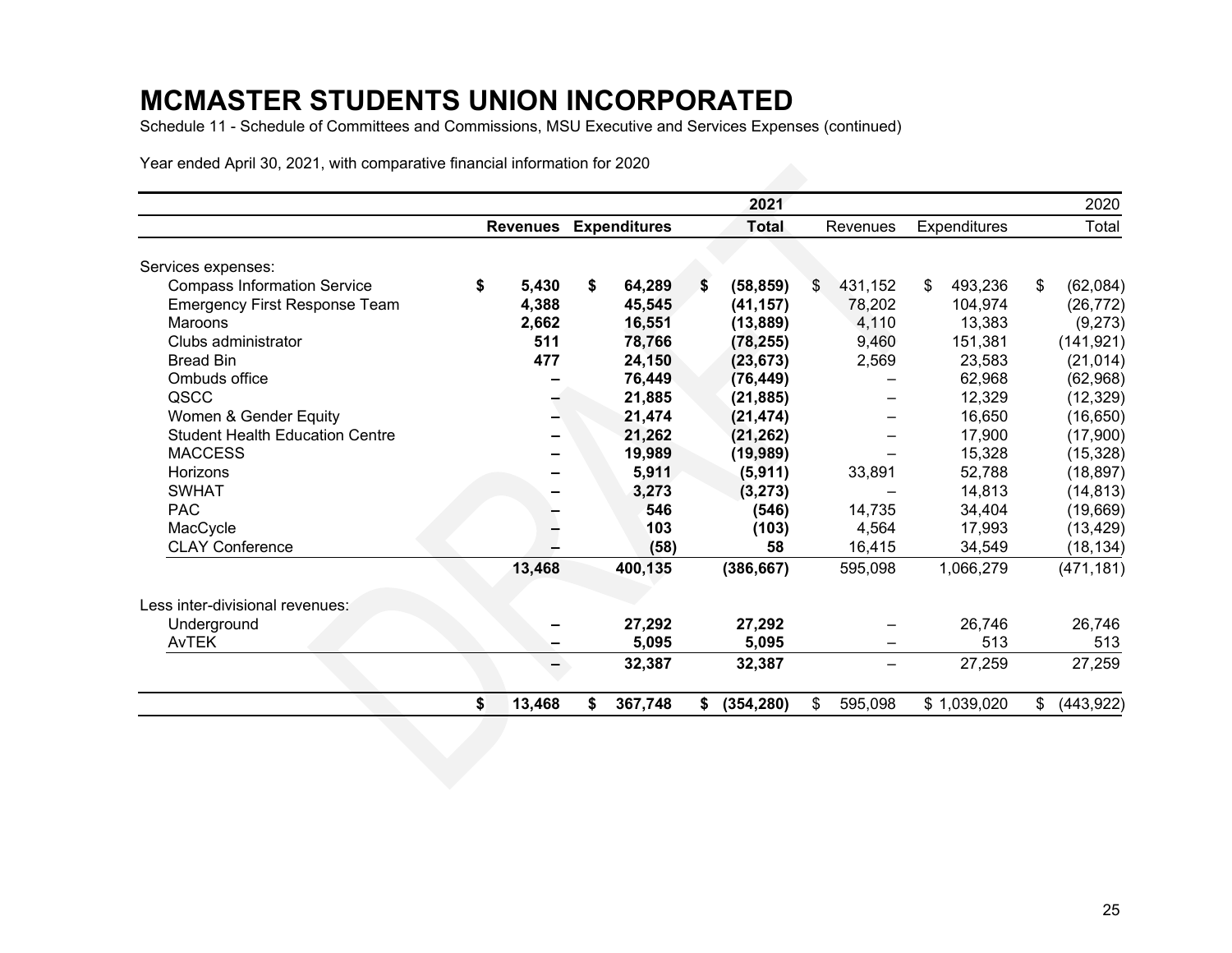Schedule 12 - Schedule of Operations – Athletic Store

|                                            |  | 2021 | 2020 |
|--------------------------------------------|--|------|------|
| Revenues:<br>Sales, royalties, commissions |  |      |      |
| Excess of revenues over expenditures       |  |      |      |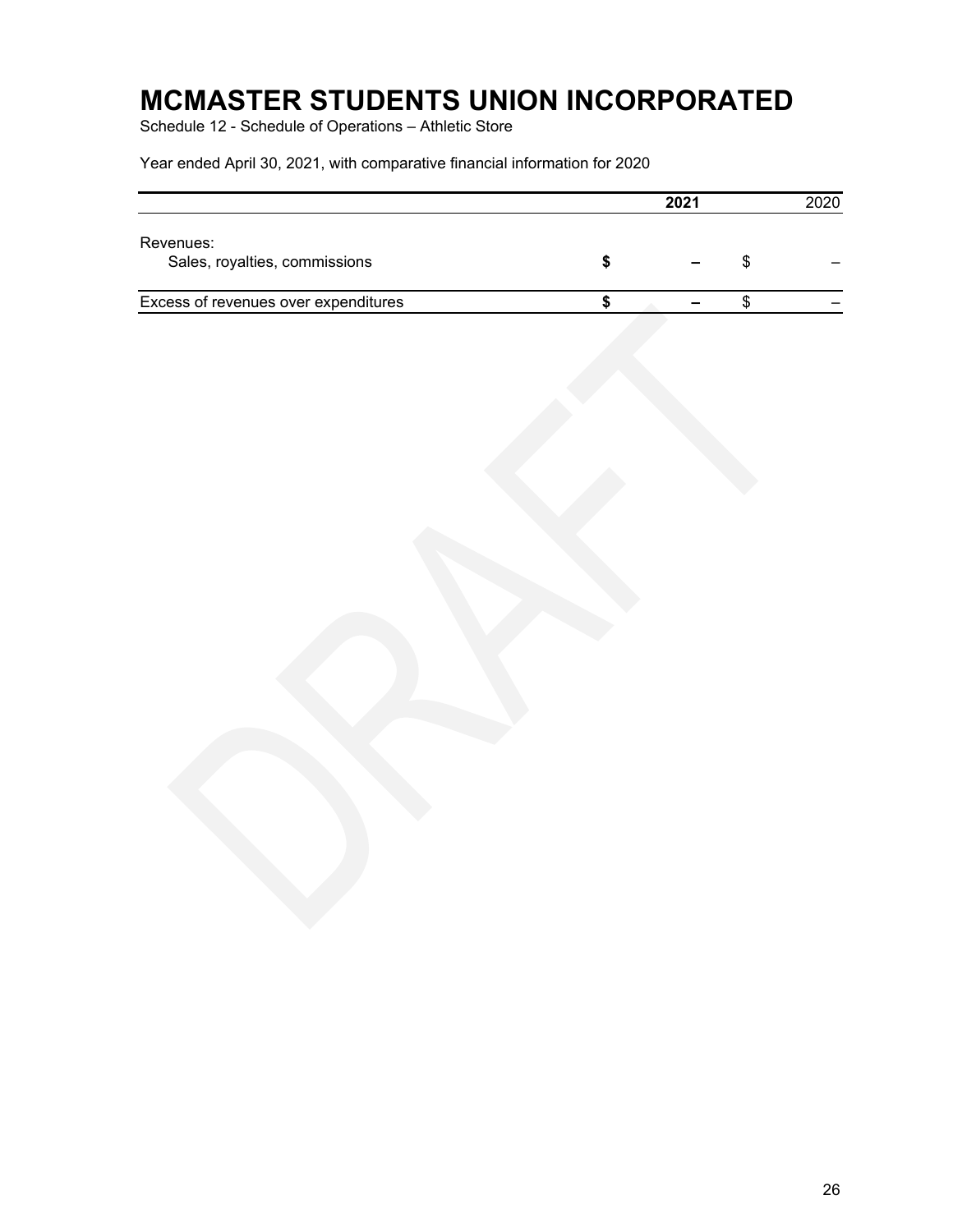Schedule 13 - Schedule of Operations - Student Wellness Centre

|                                               |   | 2021   |     | 2020   |
|-----------------------------------------------|---|--------|-----|--------|
| Revenues:<br>Student Wellness - Rental income | S | 23.491 | \$. | 31.326 |
| Excess of revenues over expenditures          |   | 23,491 |     | 31,326 |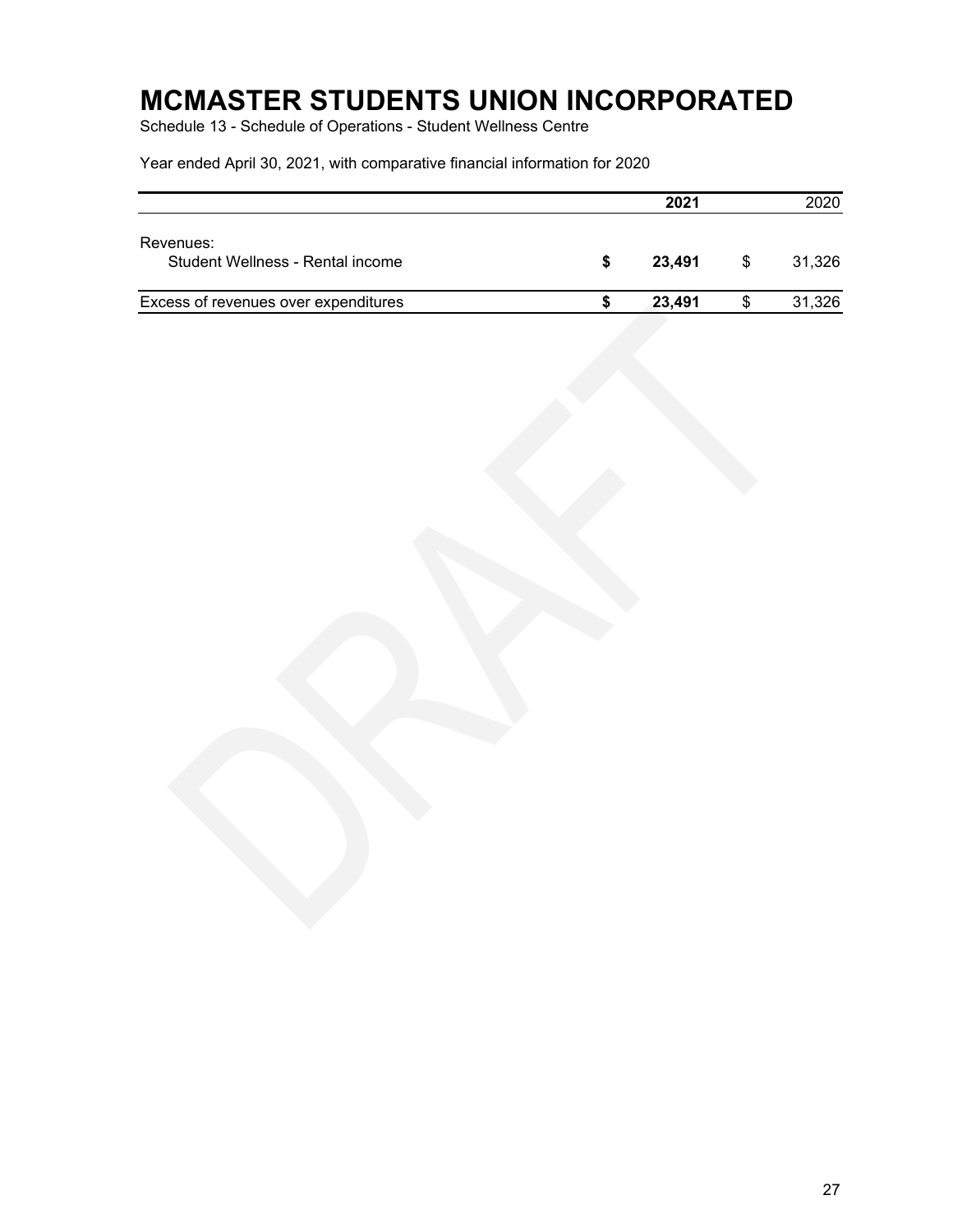Schedule 14 - Schedule of Operations – Student Health Insurance Plan Fund

|                                                           | 2021                       | 2020                        |
|-----------------------------------------------------------|----------------------------|-----------------------------|
| Revenues:                                                 |                            |                             |
| Student fees (net of opt-out)<br>Investment income (loss) | \$<br>2,265,487<br>104,631 | \$<br>2,135,363<br>(17,989) |
|                                                           | 2,370,118                  | 2,117,374                   |
| Expenditures:                                             |                            |                             |
| Insurance premiums                                        | 2,131,570                  | 1,936,074                   |
| Administration charges                                    | 35,000                     | 35,000                      |
| Administration charges                                    | 1,125                      |                             |
| Advertising                                               | 55                         | 2,821                       |
|                                                           | 2,167,750                  | 1,973,895                   |
| Excess of revenues over expenditures                      |                            |                             |
| before inter-divisional revenues                          | 202,368                    | 143,479                     |
| Inter-divisional revenues:                                |                            |                             |
| Underground                                               | 1,480                      | 2,632                       |
| Excess of revenues over expenditures                      | 203,848<br>\$              | \$<br>146,111               |